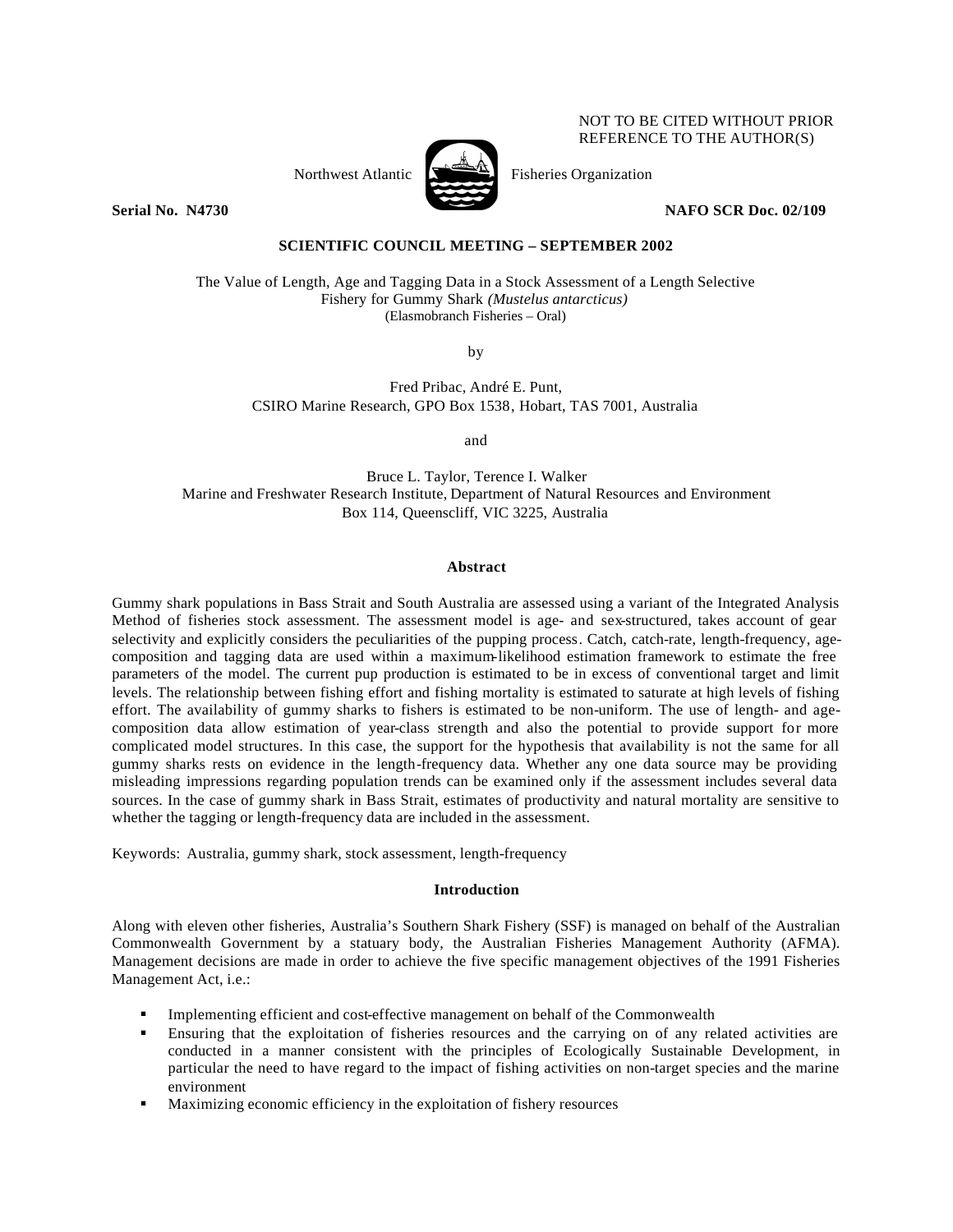- ß Ensuring accountability to the fishing industry and to the Australian community in the Authority's management of fisheries resources
- ß Achieving government targets in relation to the recovery of the costs of the Authority

The main target species of the SSF are school shark (*Galeorhinus galeus*) and gummy shark (*Mustelus antarcticus* Günther). These shark species are taken predominantly by demersal gillnets and longlines although some are also taken as by-catch by other means such as demersal trawl. Landings by the Southern Shark Fishery have varied between 2 234 and 4 226 tons (carcass weight) during the period from 1970 to 2000 (Fig. 1). However, the species composition of these landings has changed markedly over the past 15 years. In 1987, gummy and school sharks constituted 40 and 46%, respectively, of the total shark catch in the SSF, whereas, in 2000, these percentages were 69 and 11%, respectively. Assessment of school shark stocks (e.g. Punt and Walker, 1998; Punt *et al*., 2000a) has been a focus for several years owing to the perception that the school shark resource is highly depleted. However, gummy shark has become a more important economic component of the catch as school shark populations have declined so there is an increasing need for reliable information about the population dynamics and current status of the gummy shark populations in the Southern Shark Fishery<sup>1</sup>.

AFMA has adopted a partnership approach to fisheries management (Smith *et al*., 1999). Although the Board of the Australian Fisheries Management Authority is the ultimate decision maker, management advice is provided by Management Advisory Committee (MACs) that consists of representatives of commercial industry, science, management, and conservation groups. The MACs and AFMA receive scientific advice regarding the biological and economic status of fisheries from Fishery Assessment Groups (FAGs). Scientists, managers, commercial fishers and processors are members of the FAGs and provide knowledge regarding their specific areas of expertise. The Australian government does not routinely fund monitoring activities that are needed primarily for stock assessment purposes (such as collection of length-frequency information). Rather such activities are funded by industry (as the principle users of the resource) through management levies.

Given that MACs provide comment on draft fishery budgets (including the amounts allocated to monitoring activities), it is becoming increasingly important for scientists working on Commonwealth managed fisheries to be able to justify the benefits of the collection of data other than conventional catch and effort statistics. For example, Punt *et al*. (2001a) evaluate the impact of conducting fishery-independent surveys on the ability to better satisfy two of the management objectives for the SSF.

Quantitative assessments for gummy shark have been based on a wide variety of methods, ranging from yield-perrecruit approaches (Walker, 1986) to applications of age- and sex- structured production model approaches (Prince, 1992; Walker, 1992, 1994a, 1994b, 1998). Until the present assessment, the age-structured assessments assumed that the natural mortality rate was density-dependent, ignored inter-annual fluctuations in pup survival, and used only a sub-set of the available information (catch rates and information on the mean weight or length of the catch) to estimate the parameters of the model. It could be argued therefore that the full information content of the available data (which includes age-composition and tagging information) was not being used. This raised the question in some quarters whether collection of length-frequency, age-composition and tagging data was appropriate given AFMA's cost-effective fisheries management objective.

This paper therefore develops the first assessment approach for a shark population that is capable of utilizing all of the available information within the 'Integrated Analysis' approach to fisheries stock assessment but which nevertheless includes key aspects of shark population biology such as the (relatively) low number of pups per mature female and the wide variety of gear-types employed in the fishery. The 'Integrated Analysis' approach is being used increasingly in assessments of fish stocks off Australia (e.g. Smith and Punt, 1998; Punt *et al*., 2001b; Smith *et al.*, 2001) and elsewhere. In contrast, this approach is not being used to conduct assessments of shark populations worldwide, owing primarily to lack of information on the length- and age-composition of the catches. The presence of such data for gummy shark over many years makes the southern shark fishery virtually unique among shark fisheries worldwide. Previous assessments have focused on estimating the size of the population prior

 $\overline{a}$ 

<sup>&</sup>lt;sup>1</sup> It is known that at least four species of *Mustelus* are found in the Australian region with at least three genetic stocks of *Mustelus antarticus*. However, only one genetic stock of *M. antarticus* has been found in the area of the SSF (McDonald, 1988; Ward and Gardner, 1997) and it is this stock that forms the focus for this paper.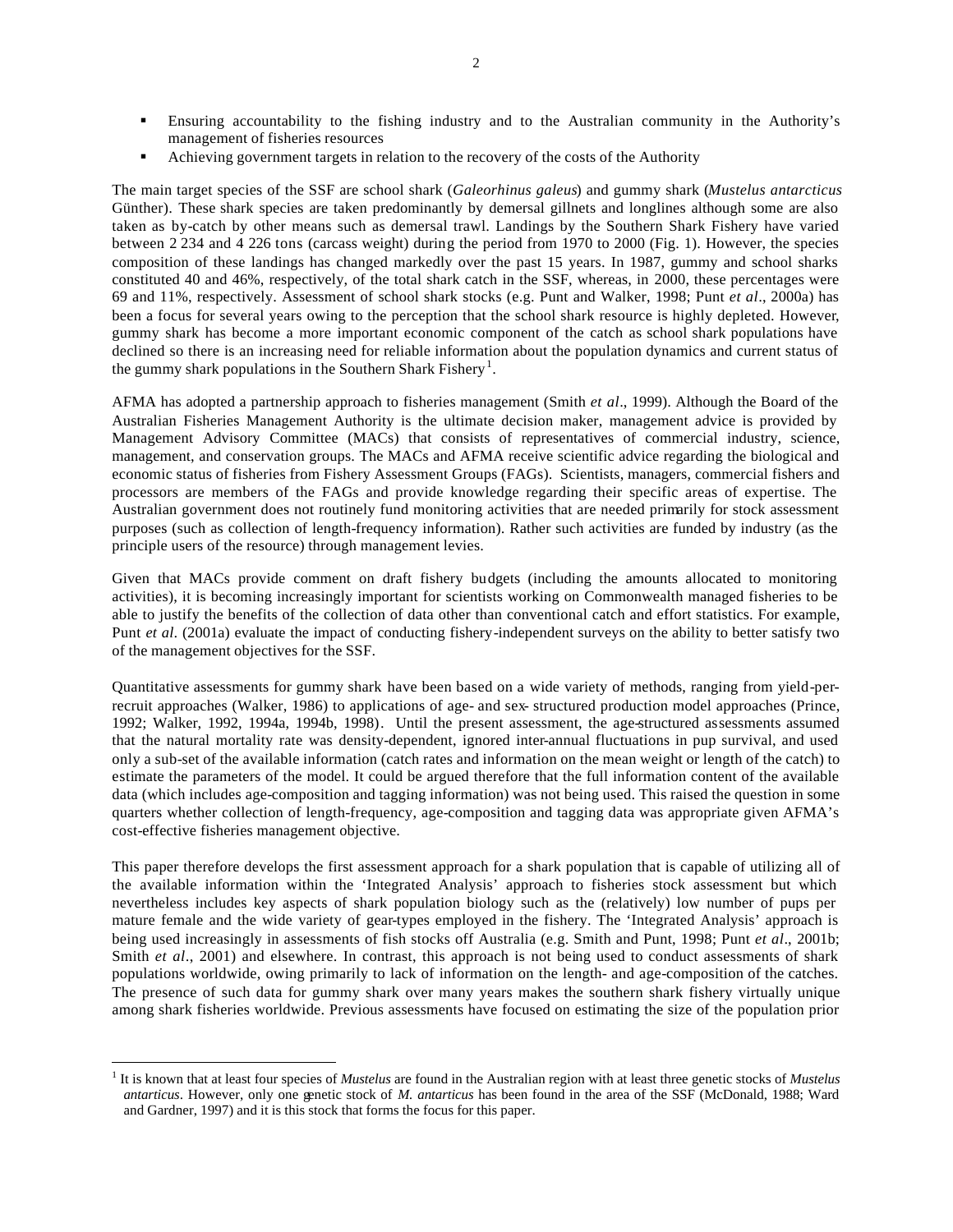to fishing and the parameters that determine the productivity of the resource. However, using the additional data, it becomes possible to estimate additional model parameters, in particular the sizes of annual recruitments.

Gummy sharks within the SSF are assessed as three separate stocks corresponding to the three broad regions of South Australia, Bass Strait, and Tasmania (Fig. 2). These three regions were chosen principally for pragmatic reasons associated with management jurisdiction boundaries, regional differences in targeting practices over time and differences in the types, amount and quality of data available (the data set for Bass Strait is extensive whereas the data for Tasmania are sparse). However, there are also differences in habitat between these regions, differences in the proportion of gummy shark breeding in Bass Strait and South Australia (Walker *et al*. 1989), and a much smaller population off Tasmania. Gummy shark movement among these regions is low (Walker *et al*. 2000). The analyses of this paper focus solely on Bass Strait and South Australia owing to a lack of data for the (small) population off Tasmania.

# **Materials and Methods**

#### **Data utilized**

The data available for assessment purposes include catches by gear-type (1927–98), catch-rates (1976–98), lengthfrequency data (1970–98), age-composition data (1986–87, 1990–93) and tagging data (1943–98). Each of these data sources is described in turn below.

#### *Catch data*

Previous assessments of gummy shark have been based on catch data for the gill-net and longline sectors only. In contrast, the analyses of this paper are based on catch data for the gill-net (6-inch, 6.5-inch, 7-inch and 8-inch mesh sizes), longline, and trawl sectors (Australia's South East Trawl and Great Australian Bight Trawl fisheries). However, there are at least three reasons why the recorded historical catches of gummy shark may be in error (deliberate mis-reporting during 1973–85 when a ban was imposed on landing large school in Victoria due to concerns regarding mercury content (the 'mercury ban' years), general under-reporting, and reporting of 'paper fish' in anticipation of possible management actions). Therefore, in addition to a catch series based on the 'best estimates' of the historical catches, analyses are also conducted for an alternative series of historical catches. This series involves increasing the catches (all regions) by 15% (1927–79), 10% (1980–89) and 5% (1990–96) to reflect the last two sources of error.

#### *Catch-rate indices*

Detailed information from log-books on catch and effort have been collected since 1973. The level of detail recorded and coverage across the fishery have, however, changed over time. Standardized catch rate series for gummy shark have been derived separately for South Australia and Bass Strait using an approach developed for school shark (Punt *et al*., 2000b). This involved first developing a set of criteria to identify those operators whose catch and effort data should provide useful information about trends in the abundance of gummy shark. For example, the catch-rates for operators who catch shark during periods when rock lobsters are unavailable to them or incidentally take school or gummy shark as part of other targeted fishing operations are unlikely to provide reliable information about changes over time in abundance. These criteria involved selecting vessels that met minimum time periods in the fishery, used 6-inch, 6.5-inch or 7-inch mesh gillnets, and had minimum median annual catches (gummy shark and total shark catch). These criteria reduced the total number of vessels that could be potentially considered in the development of catch-rate series from over 2,700 to only 61 (Punt *et al*., 2001c). These 61 vessels corresponded to 43% of the total catch of gummy shark over 1976–98 in Bass Strait and 29% of the total gummy shark catch over 1984–98 off South Australia. The catch rate standardization for South Australia only starts in 1984 because reliable effort data are not available for this region prior to 1984.

The data for the 61 selected vessels were standardized using a delta-lognormal approach (Punt *et al*., 2000b). The questions of whether a catch rate is zero or not, and the size of a non-zero catch rate were therefore treated separately. The non-zero catch rates were modeled using a negative binomial error model and whether the catch rate is zero or not was modeled as a Bernoulli random variable. The factors considered when modeling whether the catch is zero were year, statistical cell, vessel and month. Catch and effort data are reported for 56 statistical cells around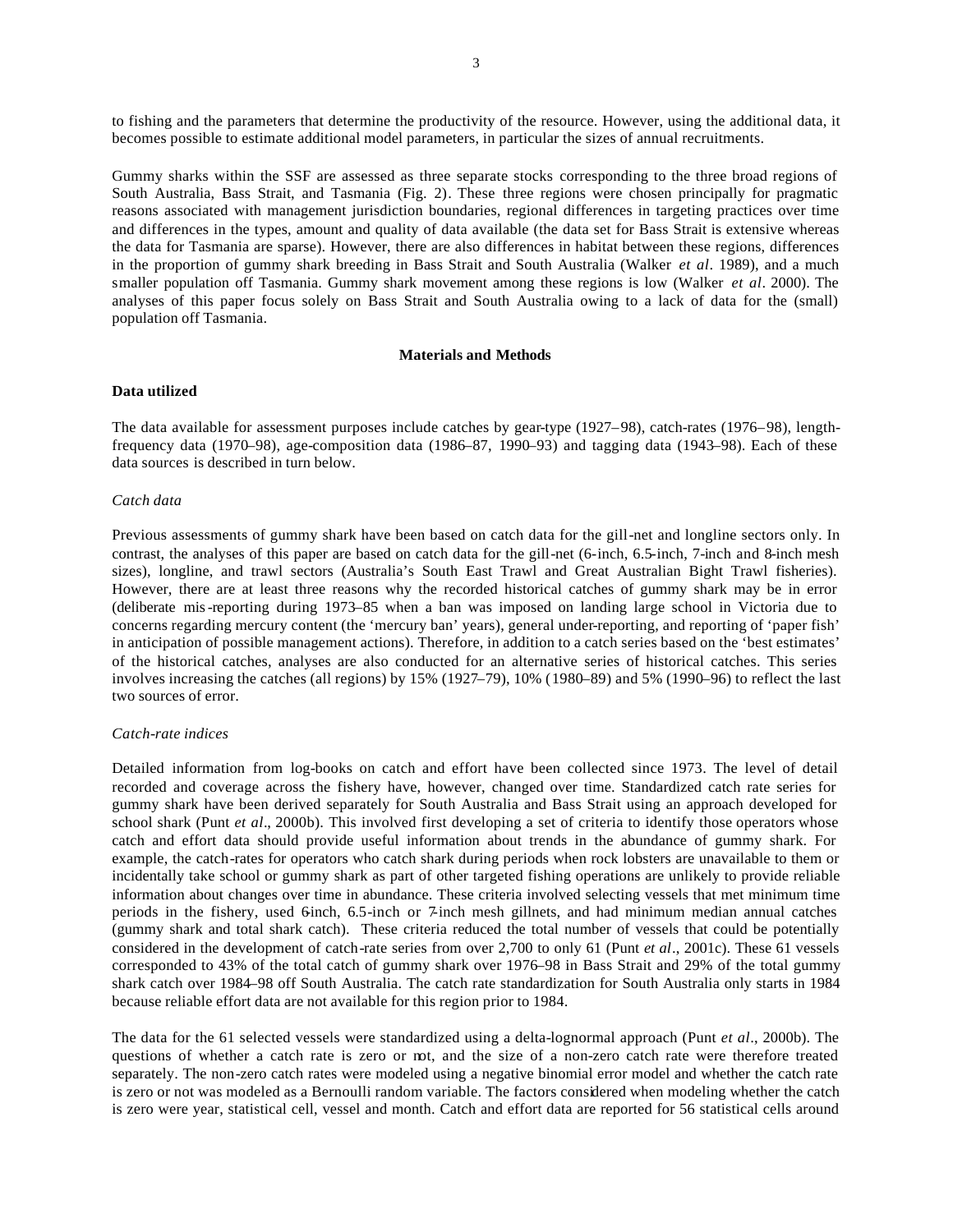4

southern Australia – these were aggregated into 42 statistical cells for purposes of the catch-effort standardization exercise by pooling data for cells for which data are sparse or in which little fishing occurs (see Fig. 2). The factors considered when the modeling the non-zero catch rates were year, statistical cell, vessel, month and the interaction between year and statistical cell. Other factors (e.g. depth) were examined, but found not to be significant. The results from fitting these models were used to compute time -series of standardized catch rate for each statistical cell and these were combined by weighting them by a proxy for the gummy shark 'habitat area' of each statistical cell (the area of each cell between 20 and 80 m) to obtain a single catch-rate time -series for Bass Strait and South Australia. There are some combinations of year and statistical cell for which no data are available. Rules were therefore used to interpolate missing values (see Punt *et al*. (2001c) for details). However, the results are not sensitive to the details of these rules because data were available for over 90% of the year – statistical cell combinations.

The time-trajectory of standardized catch rate for Bass Strait (Fig. 3a) declines slowly between 1976 and 1987, recovers to above the 1976 level in 1993 and declines sharply after 1995. In contrast, the standardized catch rate series for South Australia (Fig. 3b) is relatively stable, with a drop in catch rate in the final years. Sensitivity was explored to varying the specifications of the catch-rate standardization (e.g. by modeling the non-zero catches by means of log-gamma or Poisson error models and defining the 'habitat area' to be the area shallower than 200 m – Fig. 3). However, the results were found not to be particularly sensitive to changing any of these specifications.

# *Tagging data*

Sharks were tagged and released in the Southern Shark Fishery during 1942–56, 1973–76 and 1987–99<sup>2</sup>. Most were school and gummy sharks but small numbers of 26 other species of sharks, rays and a chimaera were also tagged. Table 1 provides a summary of the tag data and tag types on which the assessments of this paper are based. Additional tagging data are available but cannot be used in the present assessments owing to lack of information on which to base estimates of tag-shedding rates.

Estimates of tag-shedding rates were obtained using the method of Xiao *et al*. (1999). Rototags and jumbo tags attached to the anterior lower portion of the first dorsal fin of sharks during 1987–99 were highly successful with low shedding rates (0.139yr<sup>1</sup>; SD 0.031). Similarly, internal tags inserted into the coelomic cavity of sharks during 1942–56 and 1973–76 were successful in that they were not shed. However, they were not always seen by fishers when the sharks were caught. Peterson disc fin tags attached to the first dorsal fins during 1947–56 and nylonheaded dart tags inserted into dorsal muscle tissue had very high shedding rates (0.823 yr<sup>1</sup>; SD 0.084). Inserting nylon-headed dart tags into the cartilage at the base of the first dorsal fin during 1990–99 rather than in the dorsal musculature reduced the shedding rate to a level that is not significantly different from that for roto and jumbo tags. Brown and Walker (1999) estimated tag-reporting rates for South Australia and Bass Strait.

# *Length-frequency and age-composition data*

Length-frequency and sex composition data for commercial gummy shark landings have been collected routinely by a team of fish measurers operating in several fishing ports and regional fish processing plants in Victoria. The data for Bass Strait during 1970–98 and South Australia during 1973–76 and 1986–98 are included in the present analyses. Total length was measured for each shark sampled at sea and the partial length from the fifth gill-slit to the base of the tail was measured for each shark sampled from commercial landings.

The sample sizes for longlines and 8-inch gill-nets are small (generally less than 100 fish per annum). Therefore, the assessment is based solely on the data for 6- and 7-inch mesh (Bass Strait) and 6.5- and 7-inch mesh (South Australia). Length-frequency data are available for each sub-region separately (Fig. 2). Therefore to construct length-frequencies by region, the data by sub-region were combined after weighting by the corresponding catch. For Bass Strait, the 6-inch mesh length-frequency data for 1984, 1985, and the years prior to 1974 and the 7-inch mesh length-frequency data for the years after 1974 are not included in the assessment. This is because the lengthfrequency data for 1984 and 1985 are known to be unreliable and the sample sizes for the other years are small.

 $\overline{a}$  $2$  The tagging data for 1999 are commented on in this section but not included in the assessments, the terminal year for which is 1998.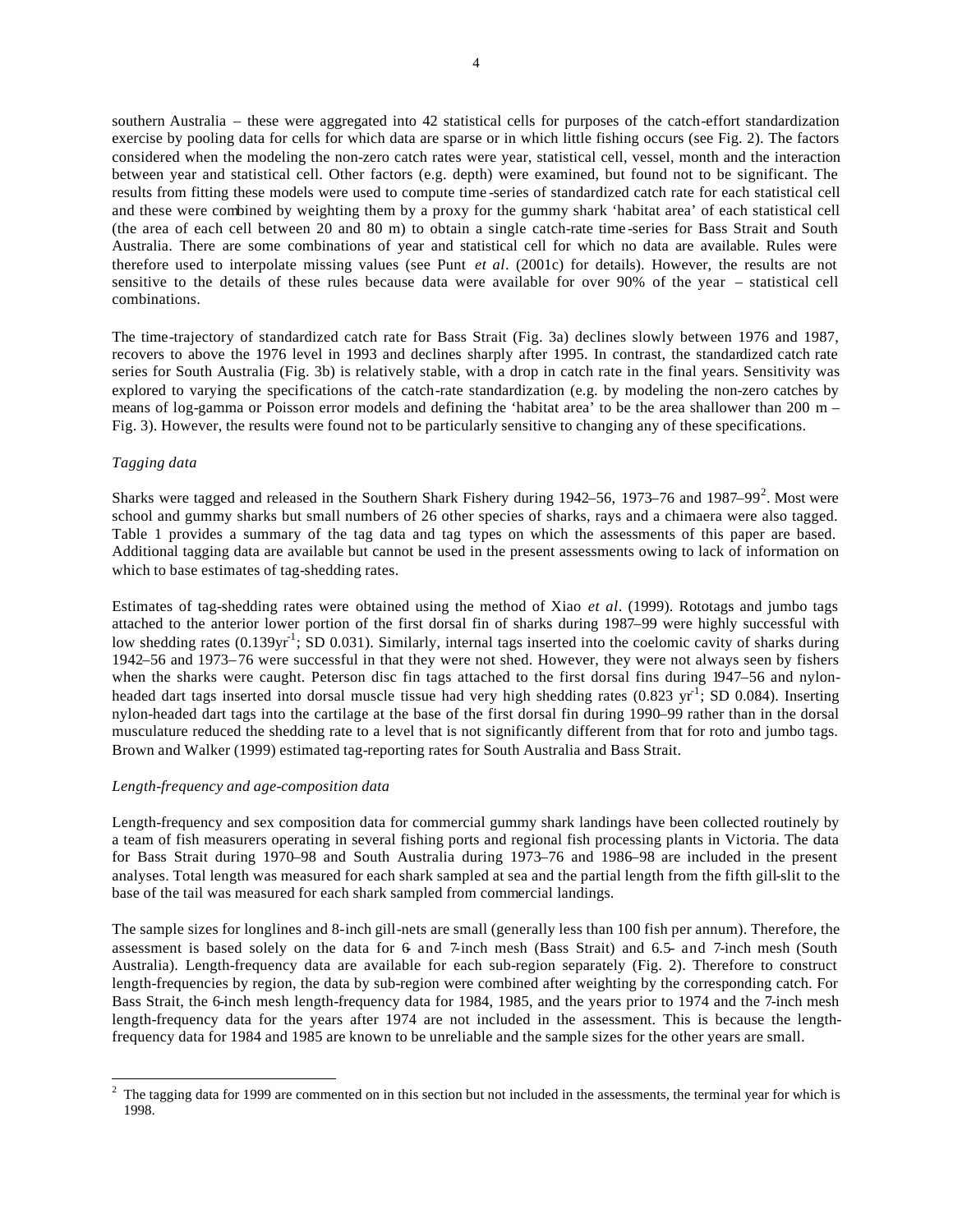Age-estimates have been made for gummy sharks sampled from Bass Strait (1973–75, 1986–87, and 1990–93), and South Australia (1986–87 and 1990–93) using the procedure of Moulton *et al*. (1992). The highest age estimates for gummy shark are 16 years for a female and 15 years for a male (Walker *et al*., 2001). The sample sizes for 1973–75 are very small and the data for these years are consequently not included in the assessment.

#### **The populations dynamics model**

The basic population biology of gummy shark and the selectivity of the gear used in the Southern Shark Fishery is reasonably well understood. Population dynamics models, based on that used by Punt and Walker (1998) to assess the school shark resource off southern Australia were developed for gummy shark (see Appendix A). These models include the nature of the pupping process, the selectivity patterns of the various gears used in the fishery, and the growth rates of gummy shark (Equations A.11 to A.13). Pup production is assumed to be related closely to the number of pregnant females (Equations A.3 and A.4) although allowance is also made for (limited) variability in pregnancy rates / pup survival rates so that the actual number of pups differs from the value predicted from the deterministic component of Equation (A.3). The magnitude of process error is determined by the value assumed for *s*<sub>*r*</sub> (see Equation A.3). The choice for *s<sub>r</sub>* of 0.4 is largely arbitrary and was chosen to be lower than the values for this parameter typically assumed for teleost fish (e.g. Beddington and Cooke, 1983) but greater than that assumed for school shark by Punt and Walker (1998).

Density-dependence is assumed to act through an impact on natural mortality of a range of age-classes (e.g. all ages, ages 0-4 and pups). Consistent with previous assessments of gummy shark (e.g. Walker, 1994a, 1994b), the model allows for density-dependent natural mortality. The base-case assumption is that density-dependence affects all ageclasses (i.e.  $a_d$  in Equation (A.21) is equal to the maximum age, x) although sensitivity is examined to alternative assumptions including that density-dependence only impacts the survival rate of the pups<sup>3</sup> (see Equation A.3).

The population dynamics model includes both length-specific gear-selectivity (Equations A.14 and A.15 for longlines and gill-nets respectively) and length-specific availability (Equations A.16 and A.17). The values for the parameters of the selectivity functions are based on experimental results (Kirkwood and Walker, 1986). Differentiating availability from selectivity allows animals to be vulnerable to the gear (i.e. the selectivity of the gear allows them to be captured) but not to be available to the fishery (e.g. because they are not where the fishery operates) and hence not to be caught. Empirical evidence for non-uniform availability arises from analyses of length-frequency data collected during fishery-independent surveys (A. E. Punt, unpublished data). Non-uniform availability may be a consequence of behavioral changes associated with ontogenetic changes in prey preference.

#### **Parameter and variance estimation**

 $\overline{a}$ 

The values for all of the parameters of the population dynamics model, except those related to the virgin biomass, *B*0, the magnitude of density-dependence (determined through *MSYR*), the extent of variation in length-at-age (see Equation A.13), natural mortality  $(M_2)$ , and the recruitment residuals ( $e_t$  - see Equation A.3) are fixed using ancillary information (see, for example, Table A.1). The values for the parameters not determined by ancillary information are estimated by maximizing a likelihood function that includes contributions from the catch-rate, length-frequency, age-composition and tagging data (see Appendix B). The estimates for the parameters  $M_2$  and  $MSYR$  are constrained to lie within the intervals  $[0.1, 0.3 \text{yr}^{-1}]$  and  $[0.1, 0.3]$ , respectively.

The approach used to include the catch-rate data in the likelihood function (Equations B.1-B.3) allows for a general relationship between fishing mortality and effort; Equation (B.2a) reflects the assumption that effort is linearly proportional to exploitation rate whereas Equations (B.2b) and (B.2c) allow for 'gear competition' effects. 'Gear competition' has been postulated for the fishery for gummy shark off southern Australia based on the observation that catches have been relatively insensitive to large changes in fishing effort. The forms chosen for Equations B.2b and B.2c are such that if the data support the concept of 'gear competition', this can be tested by means of a likelihood ratio test (Equation B.2a is nested within Equations B.2b and B.2c).

 $3$  This is essentially identical to assuming that density-dependence impacts the pregnancy rate.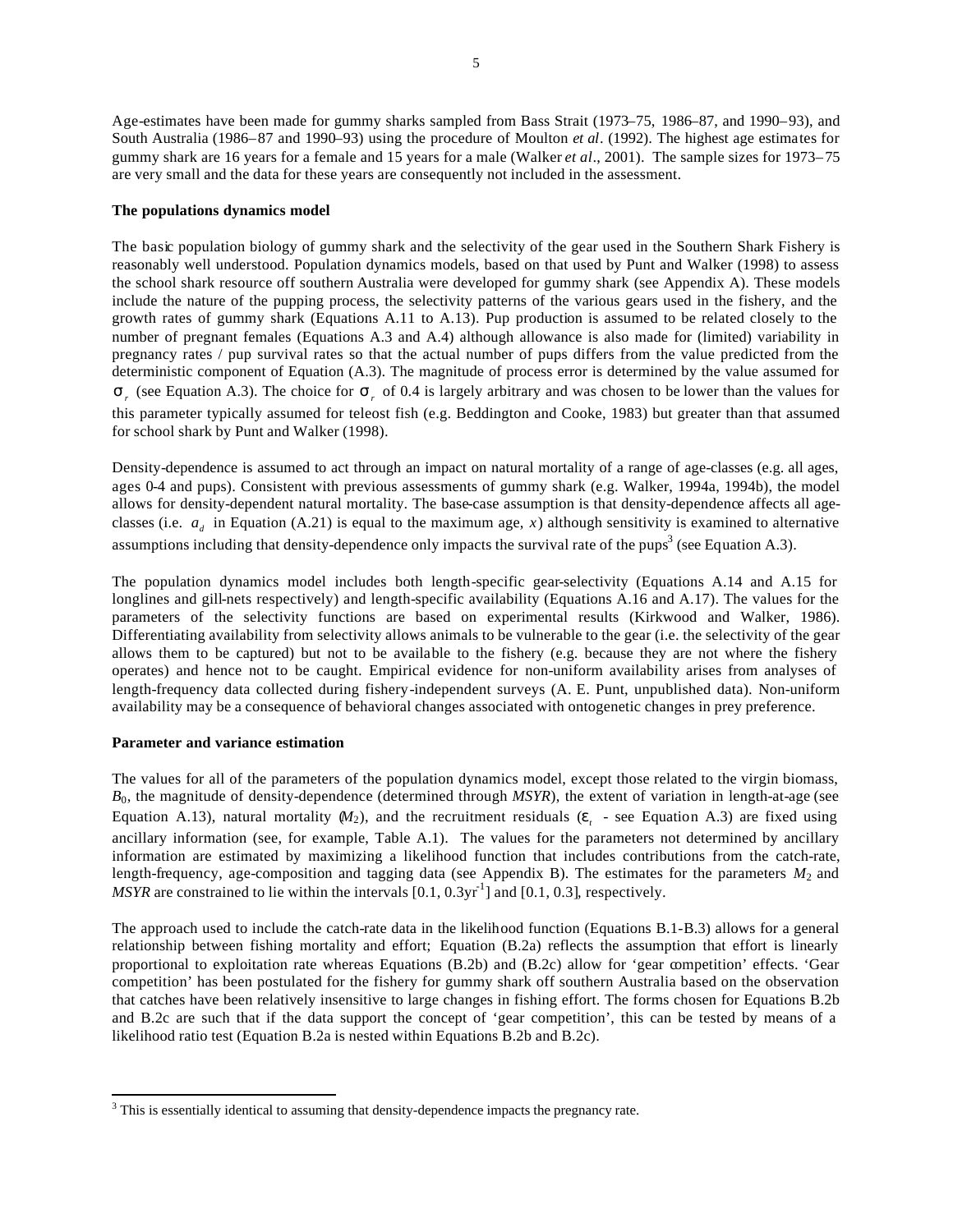The variances for the estimates of the model parameters and for the other quantities of interest are determined using an 'asymptotic approach'. This involves finding the asymptotic variances for the parameters by inverting a numerical approximation to the Hessian matrix, generating 500 sets of parameter estimates from the estimated variance-covariance matrix and calculating the values for each interest quantity for each of the 500 sets. This approach is referred to as the 'numerical delta' method by Patterson *et al*. (2001).

#### **The scenarios considered**

Different modeling approaches have been adopted for Bass Strait (for which the data are most complete) and for South Australia. The Bass Strait assessment made use of tagging, catch-rate, age-composition, and length-frequency data to estimate the virgin biomass (the biomass at the start of 1927, the first year for which the catch data are available), productivity, availability, the rate of (adult) natural mortality, and the relative strength of each year-class. The estimates of availability, mortality and productivity for Bass Strait were then used to specify the values for these quantities for the South Australian assessment which used the available data to estimate the virgin biomass and the sizes of the various year-classes.

In order to constrain the volume of results, a base-case set of specifications was selected (these are considered by the assessment group to be the most plausible) and sensitivity tests conducted by varying the specifications of the basecase assessment. The base-case assessment uses all of the available information, estimates availability as a function of length, and assumes that the relationship between fishing effort and fishing mortality is governed by Equation (B.2c). In relation to the objective of assessing the 'value' of the data available for assessment purposes, analyses are conducted in which some of the data sources are omitted from the analysis.

#### **Results and Discussion**

#### **Fits to data (base-case analysis)**

Prior to discussing the results of the assessments (and their implications regarding the value of collecting data in addition to catch and effort information), it is first necessary to determine whether the model is sufficient to mimic the available data adequately.

The ability of the model to mimic the catch-rate data (Fig. 3) is assessed by means of the observed and modelpredicted exploitation rate time-series, i.e.  $F_{t,j}$  versus  $F(E)$  - see Equation B.1. The model estimates that there is severe 'gear competition' in Bass Strait so that essentially the same *expected* exploitation rate results for all levels of standardized fishing effort during 1976–98 (Fig. 4). Gear competition is estimated to be substantial primarily because the effort data are negatively correlated with the estimated exploitation rates for some years. For example, the higher exploitation rates since 1990 and the lower exploitation rates during 1983–91 (dotted lines in Fig. 4) correspond to periods when effort was low and high respectively. In contrast to the situation for Bass Strait, the parameter,  $g_1$ , that determines the extent of 'gear competition' is close to zero for South Australia and the model is able to track the observed exploitation rate trajectory remarkably closely (Fig. 4; right panel).

The model is able to mimic the overall patterns in the length-frequency and the age-composition data for Bass Strait (see Figs 5 and 6 for the fits to the length-frequency and age-composition data for 6-inch mesh gear). As expected, the fits to the data for the years for which sample size is large (and which hence get greater weight through the equation  $W = N_j^{\text{len}} N_{g,t,j}^{\text{len}} / N_{g,j}^{\text{len}}$  - see Equation B.4) tend to be better than to the data for those years for which the sample size is low. However, there is a tendency to overestimate the mean length of the catch, particularly for 7-inch mesh (not shown here). The fits to the age-composition data, although generally adequate (Fig. 6), are less than ideal for some years (1990 and 1991 for females and 1986 for males). The fits to the length-frequency and agecomposition data are, however, notably poorer for South Australia than is the case for Bass Strait. There are even some cases in which the model fails to capture even the predominant lengths in the catch (e.g. 1997 for 6.5-inch mesh; 1990 for 7-inch mesh). The reasons for this are unclear but are probably related to generally lower sample sizes and hence higher levels of sampling error for South Australia.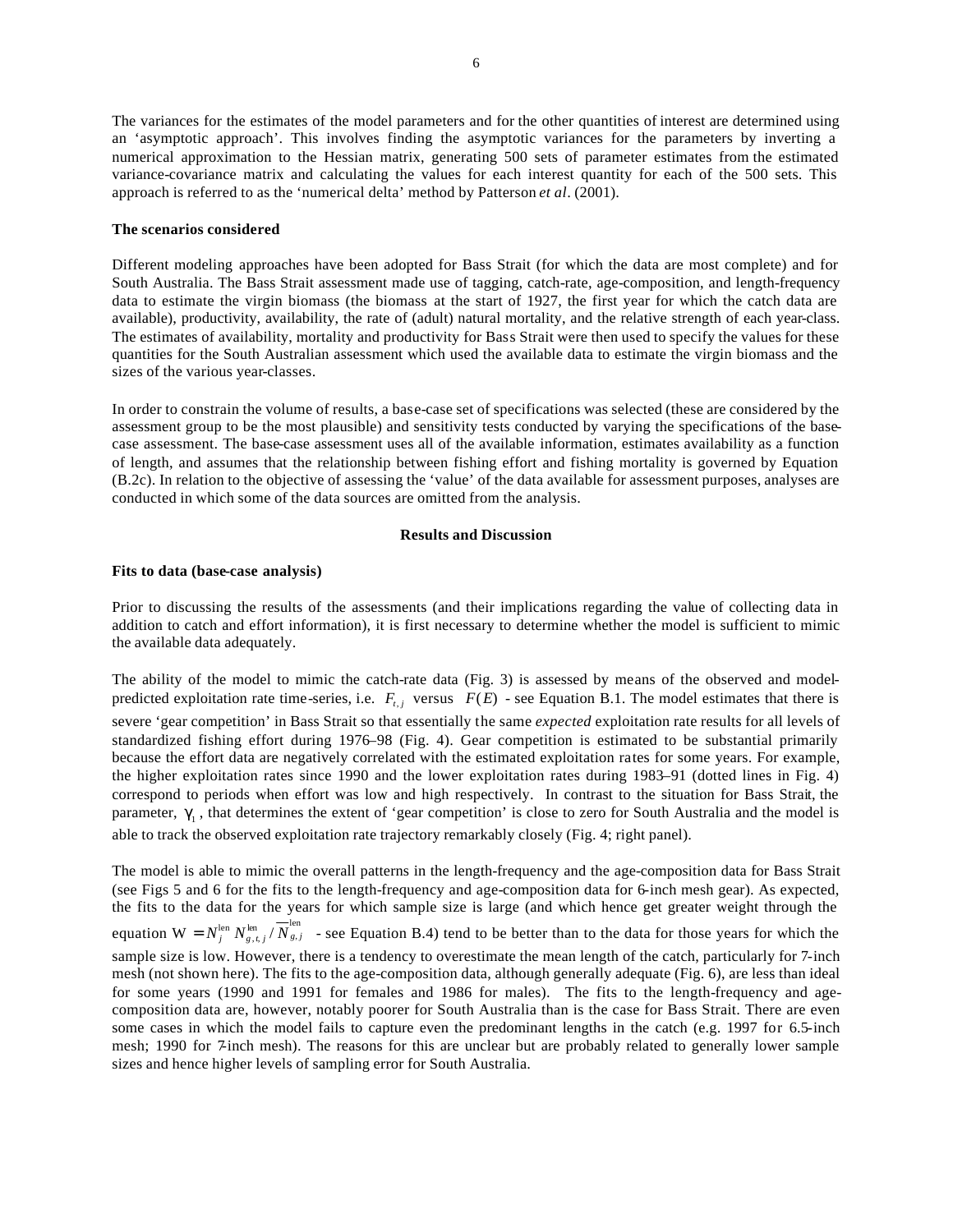The model is able to mimic the recent pattern in tag recaptures for Bass Strait adequately (Fig. 7 upper panels). However, the model over-estimates the number of recaptures during the 1970s. Whether this is a consequence of poor choices for the tag-reporting rates or a structural problem with the underlying population dynamics model is, however, unclear. Tagging data are only available from 1993 for South Australia. While the model mimics the trend in recaptures well (Fig. 7 lower panels), in view of the shorter period for which recaptures are available, this is not particularly noteworthy.

# **The base-case assessments**

The results of the assessments are summarized by the values for the following six quantities of interest to management in addition to time-trajectories of the size of various components of the population:

- a)  $SB<sub>0</sub>$ the pup production in a virgin state,
- b) *M*<sup>2</sup> the instantaneous rate of natural mortality for fish of age 2 and older (at pre -exploitation equilibrium when natural mortality is density-dependent),
- c) *MSYR* the *MSY* rate (the ratio of *MSY* to the biomass at which *MSY* is achieved),
- d)  $SB_{73}/SB_0$  the ratio of the pup production in 1973 to that in a virgin state, expressed as a percentage,
- e)  $SB<sub>oo</sub>/SB<sub>o</sub>$  the ratio of the pup production in 1999 to that in a virgin state, expressed as a percentage,
- f)  $-\ell nL$  the negative of the logarithm of the likelihood function (ignoring constants independent of the model parameters).

Note that the values for availability as a function of length, the rate of natural mortality for 2+ animals,  $M_2$ , and the *MSY* rate, *MSYR*, are treated as estimable parameters for the assessments for Bass Strait (constrained to pre-specified ranges in the cases of  $M_2$  and *MSYR*). In contrast, the assessments for the populations of gummy shark off South Australia are based on the values for (1) availability as a function of length, (2) *M*2, and (3) *MSYR* derived from the base-case assessment for Bass Strait. The estimates of  $M_2$  and *MSYR* (0.188 and 0.221 respectively – Table 2) for Bass Strait indicate a relatively short-lived but productive species. The estimate of *M*2 is slightly lower than would have been expected from previous studies (e.g. Walker, 1994a, 1994b; Walker *et al*., 2000) although the present assessment is based on a larger data set than those used in previous assessments. While the estimate of *M*2 is relatively precise (Fig. 8; 90% confidence interval [0.17, 0.21]), this is not the case for *MSYR*, the 90% confidence interval for which ranges from 0.14 to 0.28. The data for South Australia provide little information about the value of *MSYR* (although lower rather than higher values are preferred) (Table 3).

Figures 9 and 10 show base-case time-trajectories (with asymptotic 90% confidence intervals) for the total  $(1+)$ biomass, the pup production, the number of 1-year-olds, and the number of 3-year-olds for Bass Strait and South Australia, respectively. For Bass Strait, there is a gradual reduction in pup production over the period 1927–98 such that the current pup production is 76% [90% CI 63–79%] of the virgin level. In contrast, the time-trajectory of  $(1+)$ biomass for this region is more stable due to a large increase from 1970 to 1980. This increase is a consequence of a large 1968 year-class. Such a year-class is needed to fit the high mean catch lengths during the early 1970s, as these can only be explained by a strong cohort passing through the population. The oscillations in total (1+) biomass are mirrored in the time-trajectories of age 1 and age 3 abundance (Fig. 9). The combination of variation in pup survival (Fig. 11) and density-dependence implies that recruitment to the fishery in Bass Strait has been relatively constant (Fig. 9, bottom right panel). A consequence of this is that exploitable biomass from 1976–98 has been more stable than total biomass or pup production (Fig. 11). The marked increase in exploitable biomass from 1970 to 1973 is due to recruitment to the fishery of the strong 1968 cohort. The exploitable biomass is estimated to have declined from 1990 to 1996 but then to have recovered due primarily to lower fishing mortality.

The population off South Australia is assessed to be currently between 74 and 78% of the virgin level (in terms of pup production). However, poor pup survival from 1990 has meant that recruitment during the mid- to-late-1990s has been weak (Fig. 12). This has lead to a marked decline in total  $(1+)$  biomass (upper left panel of Fig. 10) and in recruited biomass (Fig. 12, right panel) in recent years. The impact of poor recruitment is evident from the lengthfrequency data – the mean length of the catch increased markedly from 1992. The estimates of pup survival and consequently of recruitment for South Australia are, however, highly imprecise until the late-1970s. This is due to a lack of length-frequency data prior to 1984.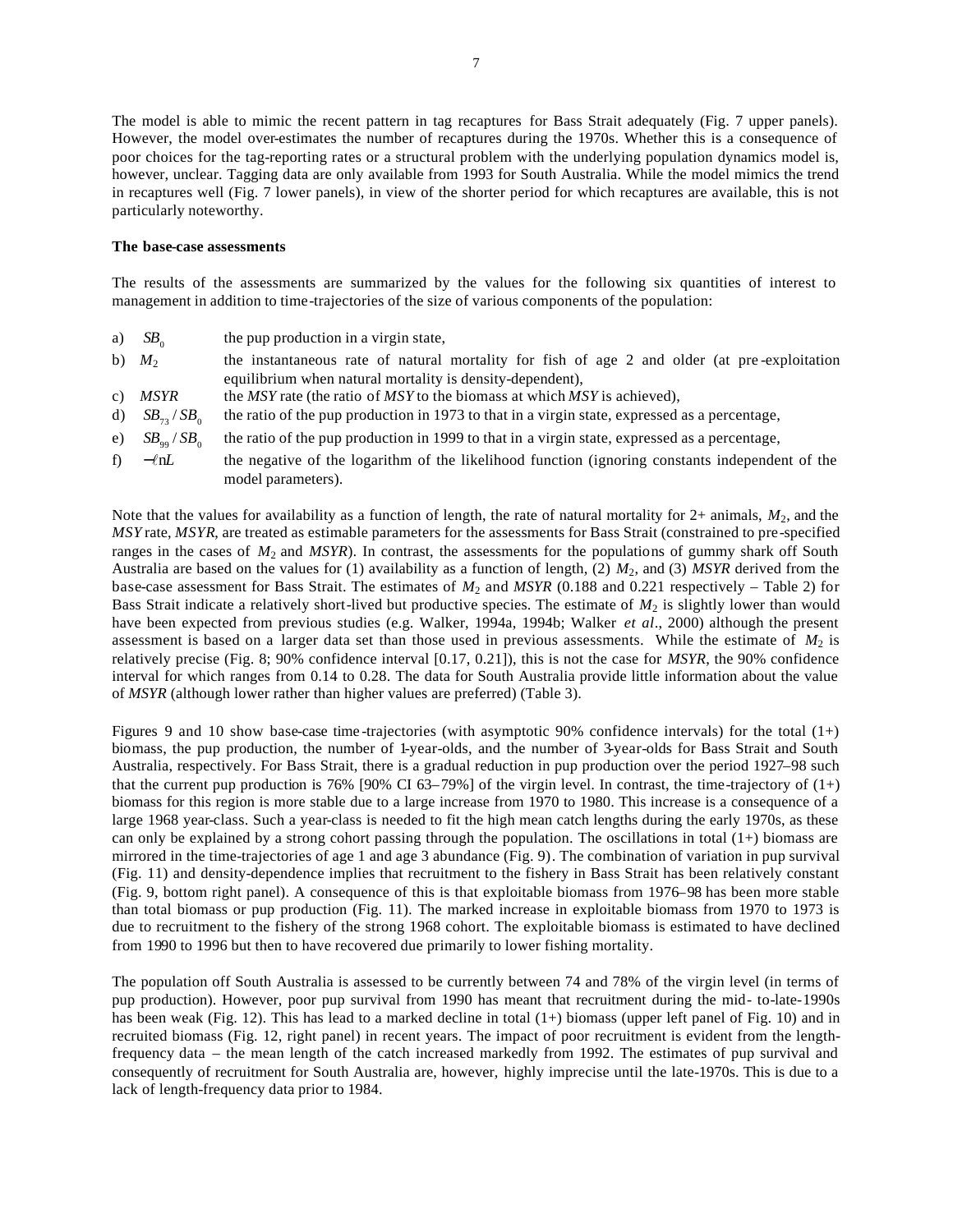The result that the population is estimated to be currently more than 70% of its virgin size in both Bass Strait and off South Australia (Tables 2 and 3) is a direct consequence of the estimated availability and selectivity patterns. These imply that only a relatively small fraction of the population is vulnerable to the fishery at any one time. The selectivity patterns are based on experimental results (e.g. Kirkwood and Walker, 1986) and the parameters that determine availability as a function of length are estimated as part of the model-fitting procedure.

# **Sensitivity tests**

The bulk of sensitivity tests (Tables 2 and 3) focus on the assessment for Bass Strait because it is clear that the data for South Australia are fairly uninformative, except for the final years of the assessment period.

Making allowance for the possibility that the historical catches in Bass Strait underestimate the true removals due to fishing (sensitivity test 'Higher catches' in Table 2) leads, as expected, to a lower current depletion in 1973 (in terms of pup production) and a less productive stock (the estimate of *MSYR* drops from its base-case value of 0.22 to 0.19 for this sensitivity test). The importance of the latter result should be interpreted with caution given the wide confidence intervals for *MSYR* in Fig. 8. There is a slightly (though non-significant) improvement to the fit to the data (a decrease in the negative log-likelihood of 1.79 compared to the base-case assessment) if the historical catches are changed. Catch and effort data are available from 1973–75 but these were omitted from the base-case catch-effort standardization because of concerns regarding (extreme) mis-reporting during the early (and most effectively policed) period of the 'mercury ban'. Including the catch-rates for 1973–75 in the assessment for Bass Strait (sensitivity test 'With 73-75 CPUE data' in Table 2) has little impact – a slightly less depleted and more productive resource.

The results for Bass Strait are largely insensitive to changing the approach used to model the fishing effort – fishing mortality relationship from Equation (B.2c) to Equation (B.2b) (sensitivity test 'Alter effort relationship'). This result is not very surprising because the model estimates that the exploitation rate from 1976–98 has been independent of fishing effort and both Equations (B.2b) and (B.2c) converge to this limit.

Two of the sensitivity tests examine the implications of changing how density-dependence is included in the assessment. The results are sensitive to this. For example, assuming that density-dependence acts on pup survival when assessing the population in Bass Strait (Table 2, row 'Dens-dep pups') leads to the lowest value for the negative log-likelihood in Table 2 (a highly significant reduction from the base-case value of 10.9). This improvement is due to an improved fit to the length-frequency data. However, this assumption also leads to somewhat unrealistic (near oscillatory) time -trajectories of population size (Fig. 13) because assuming that densitydependence is functionally related to pup production increases the time-lags in the model and hence the possibility of oscillatory behavior. Unrealistic behavior of models for long-lived animals based on the assumption that densitydependence impacts juvenile survival rate is well known (e.g. Givens *et al*., 1995). Assuming that densitydependence acts on natural mortality for only ages 0–4 reduces the model-induced variability in pup production and also reduces the improvement in fit substantially (the difference between the negative log-likelihood for the basecase assessment and "Dens-deep M age 0–4" sensitivity test is 4.56). The result that improved fits occurs when density-dependence is assumed to act only on pups is not general, however. For example, assuming that densitydependence acts on pups (0-year-olds) leads to significantly poorer fits to the data for South Australia (Table 3).

Ignoring the length-frequency and age-composition data (rows 'No age / length data' in Tables 2 and 3) leads to a lower estimate for *MSYR* and a higher estimate for  $M_2$  for Bass Strait. It also leads to the conclusion that the pup production was more depleted in 1999 than suggested by the base-case assessment (55% and 73% compared to 74% and 82% for Bass Strait and South Australia respectively). As expected, the widths of the 90% intervals for 1-yearold and 3-year-old abundance are less precise when the length-frequency and age-composition data are omitted from the assessment (see Fig. 14 for the results for Bass Strait). The results in Fig. 14 are notable in that the years with higher than expected recruitment differed markedly from those in Fig. 9 as the 'No age / length data' sensitivity test is based on mimicking trends in the catch-rate data rather than the length- and age-composition data.

The results are largely insensitive to ignoring the age-composition data (row 'No age data' in Tables 2 and 3). The sensitivity test in which the length-frequency data for 7-inch mesh are removed from the Bass Strait assessment (row 'No 7-inch mesh' in Table 2) leads to a higher value for *M*2 and lower values for *MSYR* and current depletion. It also leads to a lower value for strength of the 1968 year-class. Omitting the length-frequency data for 7-inch mesh gear is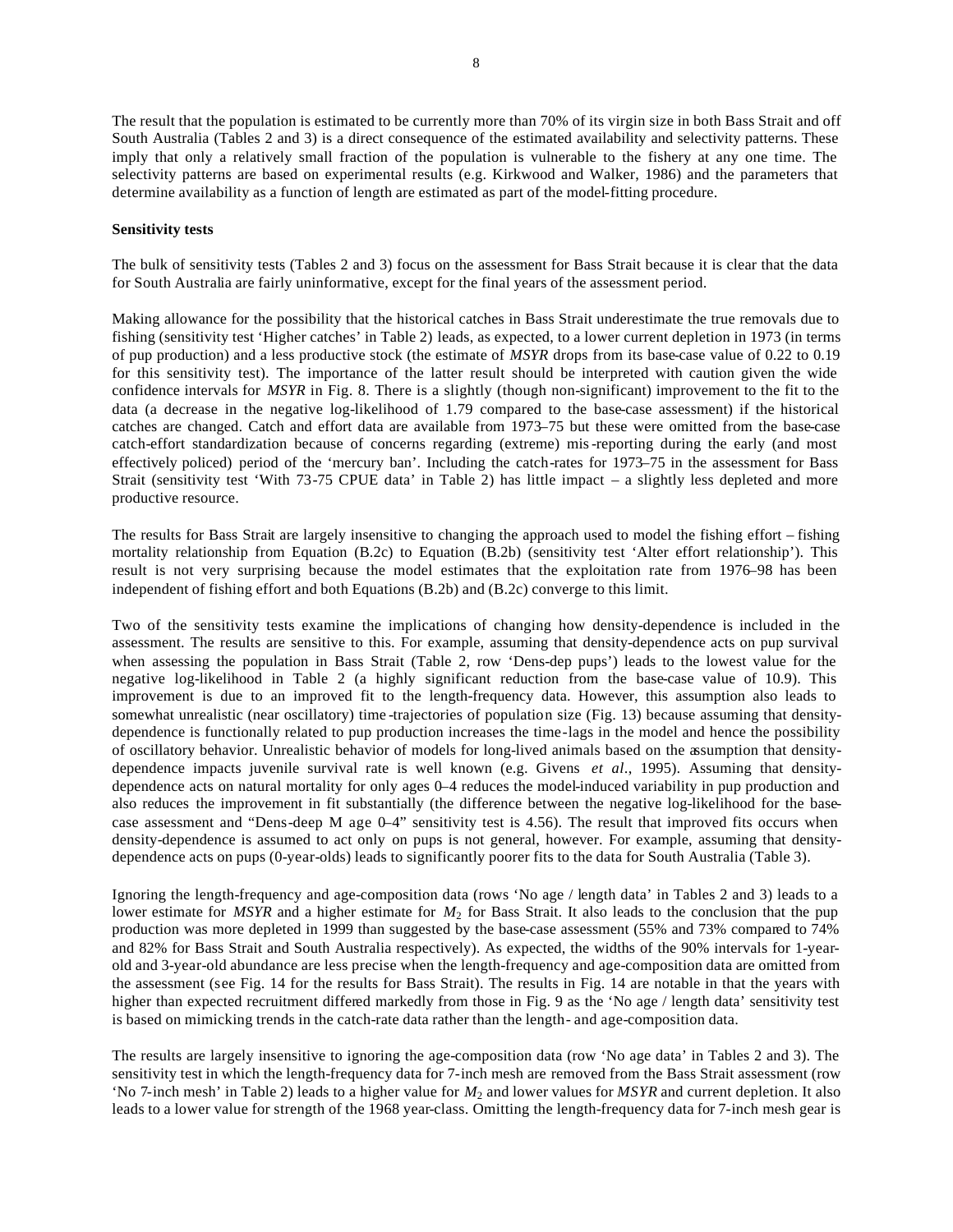considered because thes e data relate to a period (1970-74) when fishers' practices may have been quite different from what they were later, so these data may not be representative.

Dropping the catch-rate data (rows 'No CPUE data' in Tables 2 and 3) has little impact on the results of the assessment. This is hardly surprising because the weight assigned to these data in the base-case analysis is low relative to the weight assigned to the other sources of data. Dropping the tagging data (rows 'No tagging data' in Tables 2 and 3 has a marked impact on the results. In particular, for Bass Strait,  $M_2$  is estimated to be only 0.14yr<sup>-1</sup> while *MSYR* is estimated to be equal to its upper bound of 0.3. This result indicates that the tagging and lengthfrequency data are 'in conflict' to some extent. The tagging data suggest a higher value for natural mortality whereas the length-frequency data suggest a lower value. This result is consistent with the relatively high estimate for the rate of natural mortality (0.28yr<sup>1</sup>) obtained by Walker *et al.* (2000) who used only tagging data in their analyses. Reducing the cut-off for 'early recaptures' (see Equations B.7 and B.9) from 60 to 30 days leads to a more depleted population; the opposite effect is evident if the cut-off is increased from 60 to 120 days. This is probably because the recapture rate soon after release may be unreflective of the actual fishing mortality rate because the tagged animals have yet to be become fully mixed into the population and so are somewhat more susceptible to capture soon after release.

Assuming that availability is uniform when conducting an assessment of the Bass Strait population (Table 2, row 'Uniform availability') or that forcing availability to be never less than 10% of the maximum availability (Table 2, row 'Restricted availability') suggests much higher values for *M*2 and *MSYR* and a more depleted population. The former result is not surprising – assuming that availability depends on length implies that numbers in the catch drop off quickly with length / age; under the assumption of uniform availability, this effect is mimicked by a higher rate of natural mortality. The fits to the age-composition data by the 'Uniform availability' and 'Restricted availability' sensitivity tests are better than those achieved by the base-case analysis. However, this is more than offset by the much poorer fits to the length-frequency data. Consequently, the fits for these two sensitivity tests are highly significantly poorer than that of the base-case assessment.

Assuming that there is no process error and, instead, that the number of pups is related deterministically to the number of pregnant females (sensitivity tests 'Deterministic recruitment' in Tables 2 and 3; i.e. setting  $e_t = 0$  in Equation A.3) leads to a significantly poorer fit to the data for Bass Strait. However, the time-trend in pup production is quite similar to that for the base-case analysis (Fig. 13) suggesting that assessments based on deterministic recruitment may nevertheless provide relatively robust estimates of trends in pup production. In contrast, assuming deterministic dynamics when fitting the model to the data for South Australia does not lead to a significantly poorer fit. This is a consequence of the relatively short period for which length-frequency and agecomposition data are available.

# **Discussion**

The populations of gummy shark in Bass Strait and off South Australia are both estimated to be currently above the level at which *MSY* would be achieved,  $B_{\text{MSY}}$ , and recruitment to the fisheries in both areas is estimated to be stable. The population in Bass Strait is estimated to be somewhat more depleted than that off South Australia. These qualitative appraisals of the status of the populations are robust to the specifications of the assessment. However, this is not the case for the actual quantitative results. In particular, the results are very sensitive to assumptions about density-dependent processes and the extent to which gummy sharks are unavailable to the fishing gear. Furthermore, two of the key data sources included in the assessment (the tagging and length-frequency data) appear to be in conflict to some extent.

Apart from the inclusion of a variety of data types, the assessment of gummy shark is unusual compared with previous assessments of this species and other shark species in Australia because account is taken of 'gear competition', and 'availability' is included in the model in addition to gear selectivity. Inclusion of the latter, in particular, has a profound impact on the estimates of the current status of the resource in Bass Strait (Table 2). Ignoring availability is not supported by the existing data (differences in the negative log-likelihood for the basecase assessment and the two sensitivity tests that involve forcing availability to be closer to being uniform are over 130 log-likelihood units). One consequence of a significant size-specific availability effect is that the fishery is more susceptible to periods of good and poor recruitment than would be a fishery that had access to all age- and length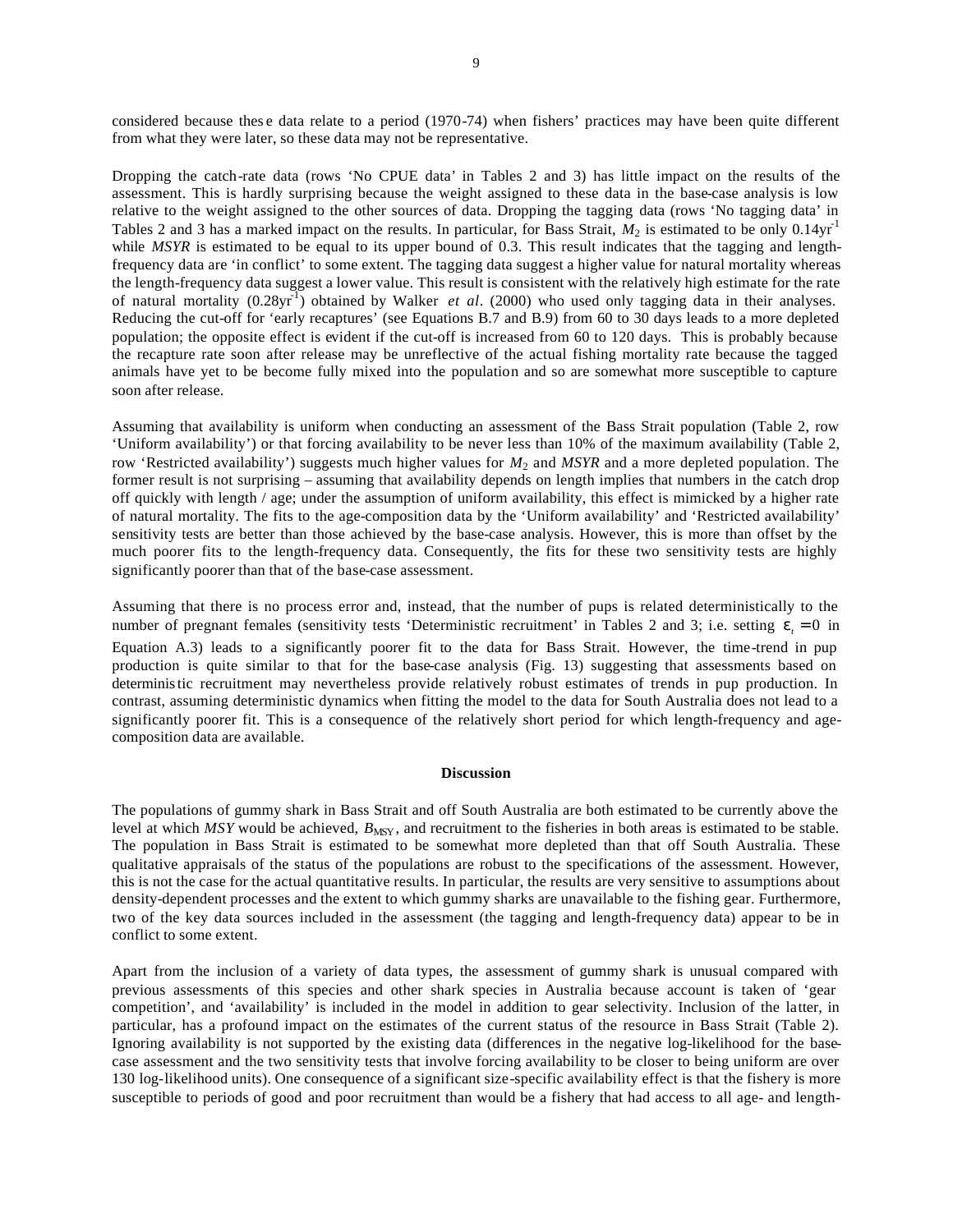classes. Furthermore, the apparent resilience of the population to (over) fishing can be attributed in no small part to this effect. It seems likely that if the fishery changes its behavior so that non-traditional grounds become fished with increasing frequency, this resilience may be substantially reduced. The results of the assessment confirm the importance of gear competition. They suggest that high levels of effort do not necessarily result in large increases in catch.

This is the first assessment of gummy shark that has made full use of these data (the assessments by Walker (1994a, 1998) were based on fitting to the data on the mean weight of individuals in the catch while that by Walker (1994b) was based on fitting to the data of the mean length of individuals in the catch). Results for Bass Strait confirm the value of attempting to make use of the length-frequency data. These data provide information about the relative strengths of different year-classes, which is of value in explaining past changes in abundance and of some considerable interest to fishers and managers. It is clear from Fig. 9, 10 and 14 that estimates of the abundance of age 1 animals are very imprecis e, except for the years for which length-frequency and age-composition data are available (contrast the 90% confidence intervals for pup production relative to that expected from the stockrecruitment relationship for the years prior to 1965 and those thereafter in Fig. 11).

A further advantage of the availability of a consistent time-series of information from tagging and on the length- and age-composition of the catches is the ability to examine (and statistically support) more complicated models. For exa mple, it would not have been possible to argue for non-uniform availability without the length-composition information because the sensitivity tests based on uniform and restricted availability actually provide slightly better fits to the catch-rate data. Had a log-likelihood ratio test been used to compare the 'Uniform availability' sensitivity test with the base-case analysis when both ignored the length- and age-composition data, it is likely that the simpler 'Uniform selectivity' assumption could not have been rejected.

The analyses of this paper examine the value of information in terms of improved assessments and understanding of the dynamics of the resource. Analyses along the lines of Punt *et. al*. (this meeting) can be used to evaluate the benefits of additional data on the ability to satisfy the fishery's Ecological Sustainable Development and economic efficiency objectives.

# **Acknowledgements**

Funding for this work was supported by the Fisheries Research and Development Corporation (FRDC) through FRDC grant 99/102 and by the Australian Fisheries Management Authority. Robin Thompson (CSIRO Marine Research) is thanked for her comments on a draft of this paper.

#### **References**

- BEDDINGTON, J. R. and J. G. COOKE. 1983. The potential yield of fish stocks. *FAO. Fish. Tech. Pap*. **282**.
- BROWN, L. P., and T. I. WALKER. 1999. Tag reporting rates for gummy shark and school shark estimated from catch and from tags per unit catch. *SharkFAG Document SSFAG/99/D11* (Available from the Australian Fisheries Management Authority, Canberra.)
- GIVENS, G. H., J. E. ZEH, and A. E. RAFTERY. 1995. Assessment of the Bering-Chucki-Beaufort Seas stock of bowhead whales using the BALLEEN II model in a Bayesian synthesis framework. *Rep. int. Whal. Commn.,*  **45**: 345–364.
- HILBORN, R. 1990. Determination of fish movement patterns from tag recoveries using maximum likelihood estimators. *Can. J. Fish. Aquat. Sci.,* **47**: 635–643.
- KIRKWOOD, G. P., and T. I. WALKER. 1986. Gill net mesh selectivities for gummy shark*, Mustelus antarcticus* Günther, taken in south-eastern Australian waters. *Aust. J. Mar. Freshw. Res.,* **37**: 689–697.
- MCDONALD, C. M. 1988. Genetic variation, breeding structure and taxonomic status of the gummy shark *Mustelus antarcticus* in southern Australian waters. *Aust. J. Mar. Freshw. Res.,* **39**: 641–648.
- MOULTON, P. M., T. I. WALKER, and S. R. SADDLIER. 1992. Age and growth studies of gummy shark, *Mustelus antarcticus* Günther, and school shark, *Galeorhinus galeus* (Linnaeus), from southern-Australian waters. *Aust. J. Mar. Freshw. Res.,* **43**: 1241–1267.
- PATTERSON, K., R. COOK, C. DARBY, S. GAVA RIS, L. KELL, P. LEW Y, B. MESNIL, A. PUNT, V. RESTREPO, D. W. SKAGEN, and G. STEFANSSON. 2001. Estimating uncertainty in fish stock assessment and forecasting. *Fish and Fisheries*., **2**: 125–157.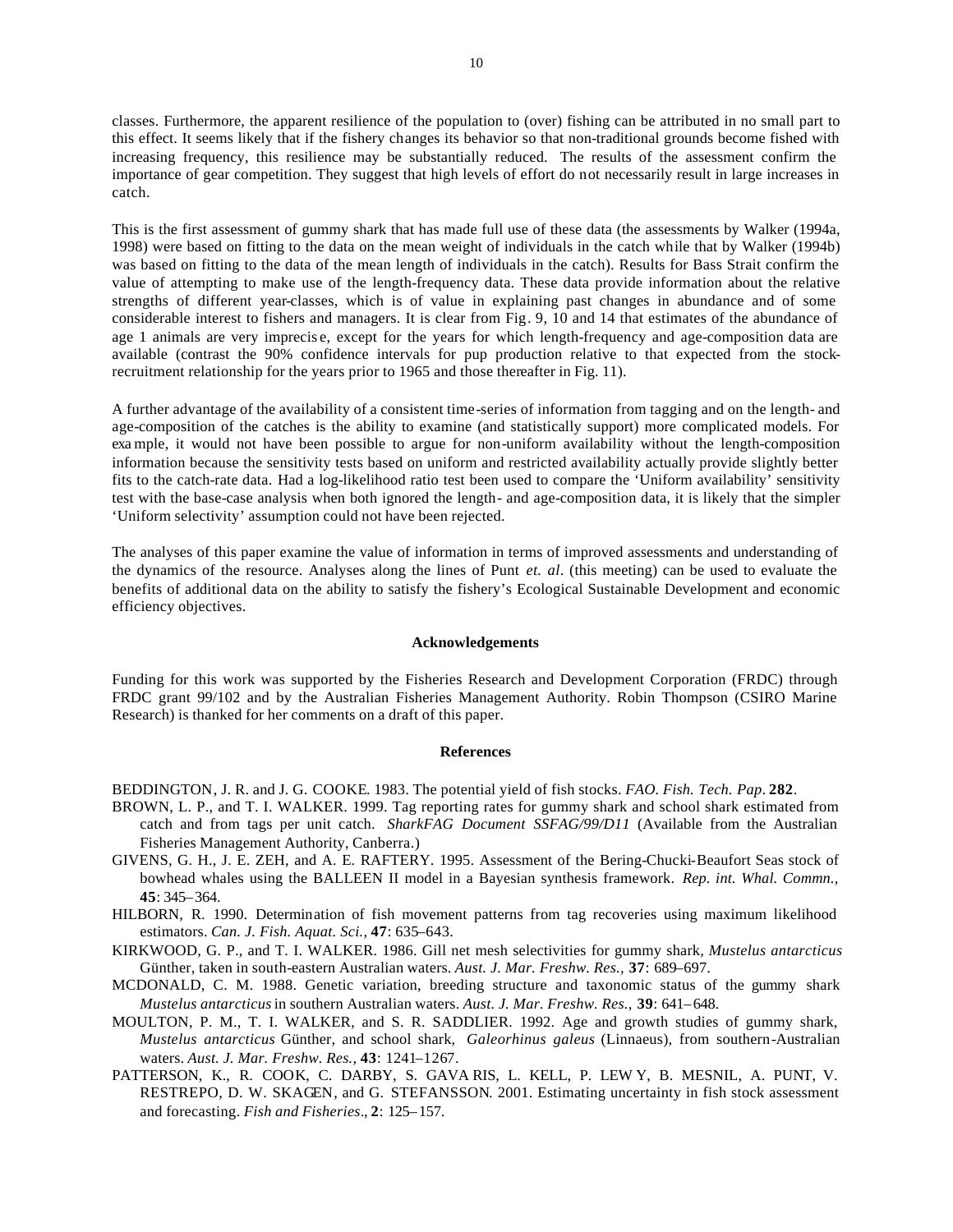- PRINCE, J. D. 1992. Stock assessment and fisheries management in the southern Australian shark fishery: An independent perspective. *SharkFAG Document SharkFAG/99/D17* (Available from the Australian Fisheries Management Authority, Canberra.)
- PUNT, A. E., and T. I. WALKER. 1998. Stock assessment and risk analysis for the school shark (*Galeorhinus galeus*) resource off southern Australia. *Mar. Freshw. Res*., **49**: 719–731.
- PUNT, A. E., T. I. WALKER, and J. D. PRINCE. 2001a. Assessing the management-related benefits of fixedstation fishery-independent surveys in Australia's southern shark fishery. *Fish. Res*., **55**: 281–295.
- PUNT, A. E., F. PRIBAC, T. I. WALKER, and B. L. TAYLOR. 2001c. Population modeling and harvest strategy evaluation for school and gummy shark. Project No 99/102. Final report to the Fisheries Research and Development Corporation, CSIRO Marine Research, Hobart.
- PUNT, A. E., F. PRIBAC, T. I. WALKER, and B. L. TAYLOR. This meeting. Harvest strategy evaluation for school and gummy shark. *J. Northw. Atl. Fish. Sci*., **00**: 00–00.
- PUNT, A. E., F. PRIBAC, T. I. WALKER, B. L. TAYLOR, and J. D. PRINCE. 2000a. Stock assessment of school shark *Galeorhinus galeus* based on a spatially-explicit population dynamics model. *Mar. Freshw. Res.*, **51**: 205–220.
- PUNT, A. E., D. C. SMITH, R. B. THOMSON, M. HADDON, X. HE, and J. M. LYLE. 2001b. Stock assessment of the blue grenadier *Macruronus novaezelandiae* resource off south-eastern Australia. *Mar. Freshw. Res*., **52**: 701–717.
- PUNT, A. E., T. I. WALKER, B. L. TAYLOR, and F. PRIBAC. 2000b. Standardization of catch and effort data in a spatially-structured shark fishery. *Fish. Res*., **45**: 129–145.
- SMITH, A. D. M., and A. E. PUNT. 1998. Stock assessment of gemfish (*Rexea solandri*) in eastern Australia using maximum likelihood and Bayesian methods. *In*: Fisheries Stock Assessment Models. T. J. Quinn II, F. Funk, J. Heifetz, J. N. Ianelli, J. E. Powers, J. F. Schweigert, P. J. Sullivan and C-I Zhang (eds.), Alaska Sea Grant College Program, AK-SG-98-01, p. 245–286.
- SMITH, A. D. M., K. J. SAINSBURY, and R. A. STEVENS. 1999. Implementing effective fisheries-management systems – management strategy evaluation and the Australian partnership approach. *ICES J. Mar. Sci.*, **56**: 967– 979.
- SMITH, D. C., A. D. M. SMITH, and A. E. PUNT 2001. Approach and process for stock assessment in the South East Fishery, Australia: A perspective. *Mar. Feshw. Res*., **52**: 671–681.
- WALKER, T. I. 1983. Investigations of the gummy shark, *Mustelus antarcticus* Günther, from south-eastern Australian waters. *In*: Proceedings of the Shark Assessment Workshop, South East Fisheries Committee Shark Research Group, Melbourne, 7–10 March 1983. Dept. Primary Industry, Canberra.
- WALKER, T. I. 1986. Southern shark assessment project. Second review. *Marine Science Laboratories Progress Review* **66**.
- WALKER, T. I. 1992. A fishery simulation model for sharks applied to the gummy shark, *Mustelus antarcticus* Günther, from southern Australian waters. *Aust. J. Mar. Freshw. Res.,* **43**: 195–212.
- WALKER, T. I. 1994a. Fishery model of gummy shark, *Mustelus antarcticus*, for Bass Strait. *In*: Resource Technology '94 New Opportunities Best Practice, The Centre for Geographic Information Systems & Modelling. I. Bishop (ed.), p. 422–438.
- WALKER, T. I. 1994b. Stock assessments of the gummy shark, *Mustelus antarcticus* Günther, in Bass Strait and off South Australia. *In*: Population Dynamics for Fisheries Management, Australian Society for Fish Biology Workshop Proceedings, Perth 24–25 August 1993. D. A. Hancock (ed.), p. 173–187.
- WALKER, T. I. 1998. Can shark resources be harvested sustainably? A question revisited with a review of shark fisheries. *Mar. Freshw. Res*., **49**: 553–572.
- WALKER, T. I., P. L. MOULTON and S. R. SADDLIER 1989. Reproduction studies of four species of shark and one species of elephant fish commercially fished in southern Australia. Southern Shark Assessment Project – Final FIRTA Report, Marine and Fisheries Resources Institute, Queenscliff.
- WALKER, T. I., B. L. TAYLOR, and L. P. BROWN. 2000. Southern shark tag database project. FRDC Project No. 96/162, Final Report to the Fisheries Research and Development Corporation, Marine and Fisheries Resources Institute, Queenscliff.
- WALKER, T. I., B. L. TAYLOR, and R. J. HUDSON. 2001. Southern shark catch and effort 1970–2000. Report to the Australian Fisheries Management Authority, Marine and Freshwater Research Institute, Queenscliff.
- WARD, R. D., and M. G. GARDNER 1997. Stock structure and species identification of school and gummy sharks in Australian waters. FRRF Project No 93/11 and FRDC Project No 93/64. Report to the Fisheries Research and Development Corporation, CSIRO Marine Research, Hobart.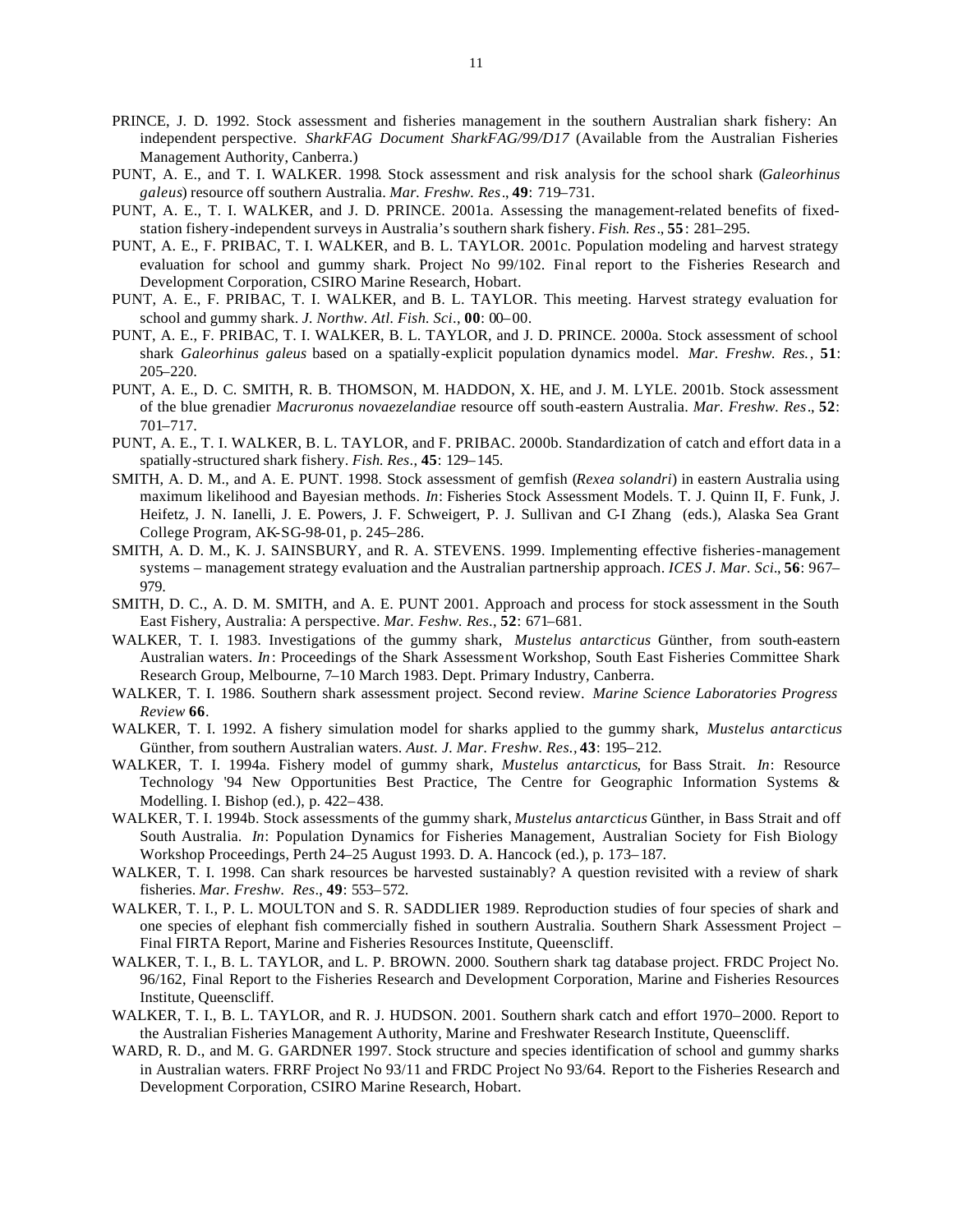- XIAO, Y. 1996. A framework for evaluating experimental designs for estimating rates of fish movement from tag recoveries. *Can. J. Fish. Aquat. Sci.,* **53**: 1272–1280.
- XIAO, Y., L. P. BROWN, T. I. WALKER and A. E. PUNT. 1999. Estimation of instantaneous rates of tag shedding for school shark, *Galeorhinus galeus*, and gummy shark, *Mustelus antarcticus*, by conditional likelihood*. Fish Bull US*., **97**: 170–184.
- TABLE 1. The tag-types considered in the assessments of this paper. An asterisk indicates a tag-type for which the tagshedding rate is assumed to be 0.

| Tag-type           | Years   | Details                                      | Released | Recovered |
|--------------------|---------|----------------------------------------------|----------|-----------|
| Nesbit $(S$ -tag)* | 1942-56 | Internal — 35mm long, 10mm wide              | 98       |           |
| Nesbit $(L$ -tag)* | 1942-56 | Internal — 50mm long, 22mm wide              | 488      | 52        |
| Roto               | 1987-96 | External $-36$ mm long, 9 mm wide            | 2750     | 682       |
| Jumbo              | 1993-96 | External — 45 mm long, 18 mm wide            | 1870     | 680       |
| Dart – muscle      | 1991-96 | External — 95 mm long, 2 mm diameter         | 2265     | 401       |
| $Dart - fin$       | 1991-96 | External — 95 mm long, 2 mm diameter         | 691      | 120       |
| Nesbit (MAFRI)*    | 1973-76 | Internal – white (equivalent to $S$ -tag)    | 89       | 7         |
| Nesbit (MAFRI)*    | 1973-76 | Internal – yellow (equivalent to $J/L$ tags) | 1436     | 373       |

TABLE 2. Maximum likelihood estimates of various management-related quantities for gummy shark in Bass Strait. Asterisks indicate sensitivity tests for which the negative log-likelihood is not comparable with that for the basecase analysis.

| Scenario                  |                 |         |             | Quantity       |                                   |            |
|---------------------------|-----------------|---------|-------------|----------------|-----------------------------------|------------|
|                           | SB <sub>0</sub> | $M_{2}$ | <b>MSYR</b> | $SB_{73}/SB_0$ | SB <sub>99</sub> /SB <sub>0</sub> | $-\ell nL$ |
|                           |                 |         |             |                |                                   |            |
| Base-case                 | 7055            | 0.188   | 0.221       | 77.2           | 73.6                              | 294.97     |
|                           |                 |         |             |                |                                   |            |
| Higher catches            | 7801            | 0.190   | 0.187       | 74.9           | 70.4                              | 293.18     |
| With 73-75 CPUE data      | 7404            | 0.181   | 0.248       | 79.1           | 76.7                              | 301.31     |
| Alter effort relationship | 6828            | 0.190   | 0.225       | 76.7           | 73.2                              | 295.69     |
| Dens-dep $M$ (ages 0-4)   | 7712            | 0.169   | 0.296       | 71.4           | 59.6                              | 290.41     |
| Dens-dep pups             | 6096            | 0.174   | 0.190       | 81.0           | 66.4                              | 284.10     |
| No age/length data        | 4636            | 0.223   | 0.186       | 70.0           | 54.5                              | 74.46*     |
| No age data               | 6736            | 0.190   | 0.212       | 75.4           | 70.2                              | 239.43*    |
| No 7-inch mesh            | 3559            | 0.256   | 0.187       | 65.5           | 44.8                              | 112.24*    |
| No CPUE data              | 7292            | 0.191   | 0.208       | 77.5           | 73.4                              | 378.81*    |
| No tagging data           | 6622            | 0.136   | 0.300       | 75.5           | 69.0                              | 158.72*    |
| 30 day early captures     | 6441            | 0.192   | 0.223       | 75.9           | 71.1                              | 286.43*    |
| 120 day early recaptures  | 8134            | 0.182   | 0.222       | 79.2           | 77.8                              | 309.46*    |
| Uniform availability      | 2229            | 0.295   | 0.287       | 54.6           | 53.5                              | 429.80     |
| Restricted availability   | 2235            | 0.295   | 0.282       | 54.5           | 53.0                              | 429.33     |
| Deterministic recruitment | 8650            | 0.183   | 0.137       | 79.4           | 59.0                              | 377.03     |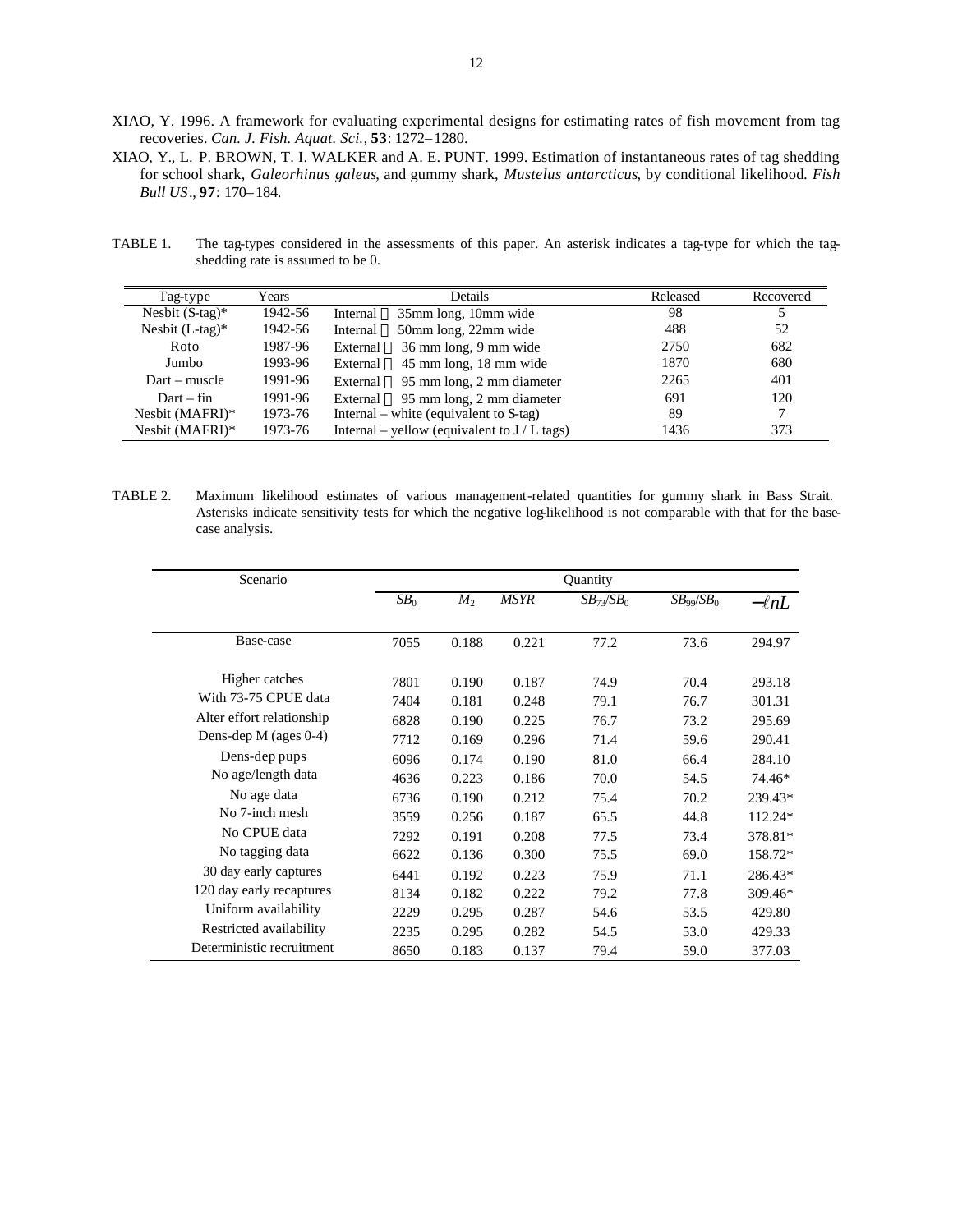TABLE 3. Maximum likelihood estimates of various management-related quantities for gummy shark off South Australia. Results are shown for three alternative values for the *MSYR* parameter for each assessment scenario. The results in this table all pertain to the choice  $(M_2=0.188 \text{yr}^{-1})$ . Asterisks indicate sensitivity tests for which the negative log-likelihood is not comparable with that for the base-case analysis.

| Scenario           | Quantity        |             |                                        |                                   |            |
|--------------------|-----------------|-------------|----------------------------------------|-----------------------------------|------------|
|                    | SB <sub>0</sub> | <b>MSYR</b> | $SB$ <sub>73</sub> / $SB$ <sub>0</sub> | SB <sub>99</sub> /SB <sub>0</sub> | $-\ell nL$ |
|                    |                 |             |                                        |                                   |            |
| Base-case          | 5446            | 0.221       | 82.3                                   | 76.3                              | 167.01     |
|                    | 5582            | 0.190       | 81.1                                   | 73.9                              | 166.27     |
|                    | 5344            | 0.250       | 83.2                                   | 78.3                              | 167.65     |
| Dens-dep pups      | 4234            | 0.221       | 77.9                                   | 68.2                              | 185.95     |
|                    | 4452            | 0.190       | 76.4                                   | 67.8                              | 183.05     |
|                    | 4032            | 0.250       | 78.5                                   | 69.1                              | 188.66     |
| No age/length data | 4499            | 0.221       | 73.3                                   | 56.2                              | 33.18*     |
|                    | 4687            | 0.190       | 72.1                                   | 53.7                              | 32.79*     |
|                    | 4359            | 0.250       | 74.3                                   | 58.3                              | 33.52*     |
| No age data        | 5181            | 0.221       | 81.8                                   | 76.9                              | 108.39*    |
|                    | 5323            | 0.190       | 80.5                                   | 74.4                              | 107.79*    |
|                    | 5072            | 0.250       | 82.7                                   | 78.8                              | 108.90*    |
| No CPUE data       | 5371            | 0.221       | 82.0                                   | 76.3                              | 222.90*    |
|                    | 5515            | 0.190       | 80.8                                   | 73.9                              | 222.37*    |
|                    | 5263            | 0.250       | 82.8                                   | 78.2                              | 223.31*    |
| No tagging data    | 7928            | 0.221       | 88.5                                   | 86.6                              | 104.36*    |
|                    | 7896            | 0.190       | 87.4                                   | 84.3                              | 104.00*    |
|                    | 7979            | 0.250       | 89.4                                   | 88.3                              | 104.66*    |
| Deterministic      | 4698            | 0.221       | 77.5                                   | 65.8                              | 202.29     |
| recruitment        | 4900            | 0.190       | 76.4                                   | 63.4                              | 200.46     |
|                    | 4573            | 0.250       | 78.5                                   | 68.0                              | 203.60     |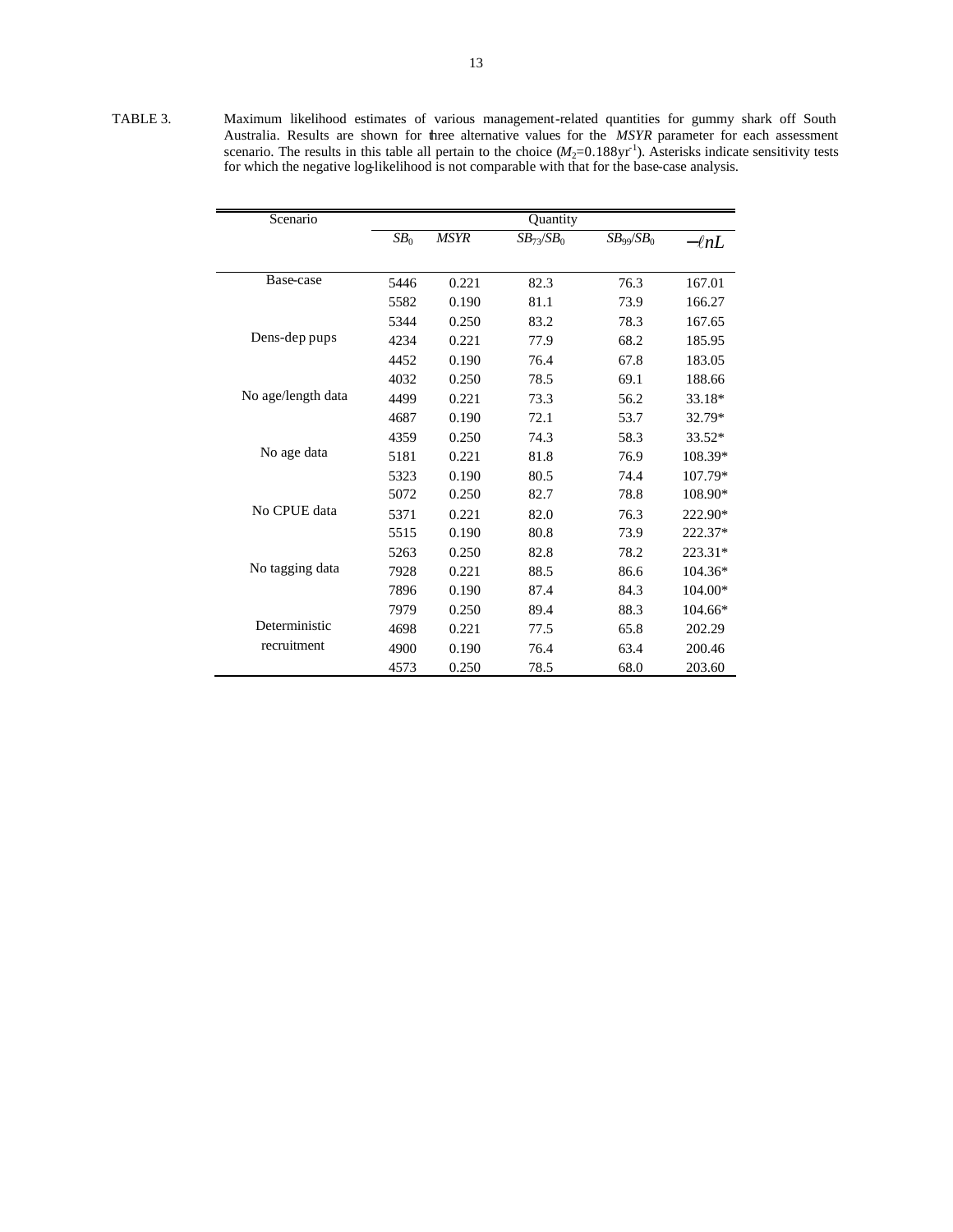

Fig. 1. Catches (1970–2000) of gummy (solid line) and school shark (dotted line) (Source: Walker *et al.*, 2001).



Fig. 2. Map of southern Australia showing the sub-regions and 42 statistical cells used when standardizing the catch and effort data. The South Australian region consists of sub-regions WSA, CSA, and SAV-E and the Bass Strait region consists of sub-regions SAV-W, WBS, and EBS. The Tasmanian region is south of latitude  $41^0$ S.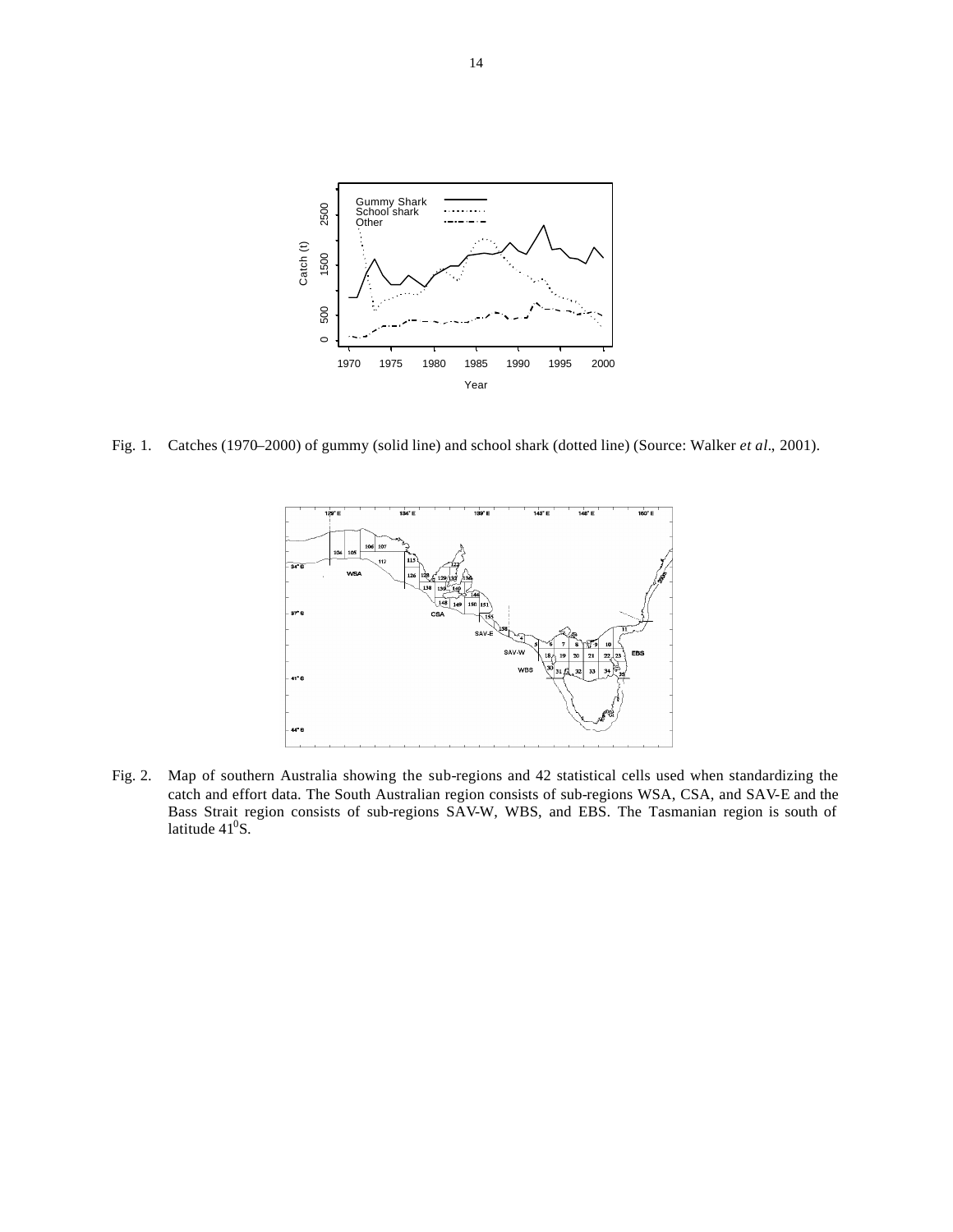

Fig. 3. The base-case catch-rate series and the sensitivity of these series to changing the definition of 'available' habitat ("Alt area") and changing the error model assumed when fitting to the data on non-zero catch rates ("Gamma error-model" and "Poisson error-model").



Fig. 4. Estimated exploitation rate time-trajectory (dotted line) and the values inferred from the effort information through Equation (B2.c) (solid line) for Bass Strait (6-inch mesh) and South Australia (7-inch mesh).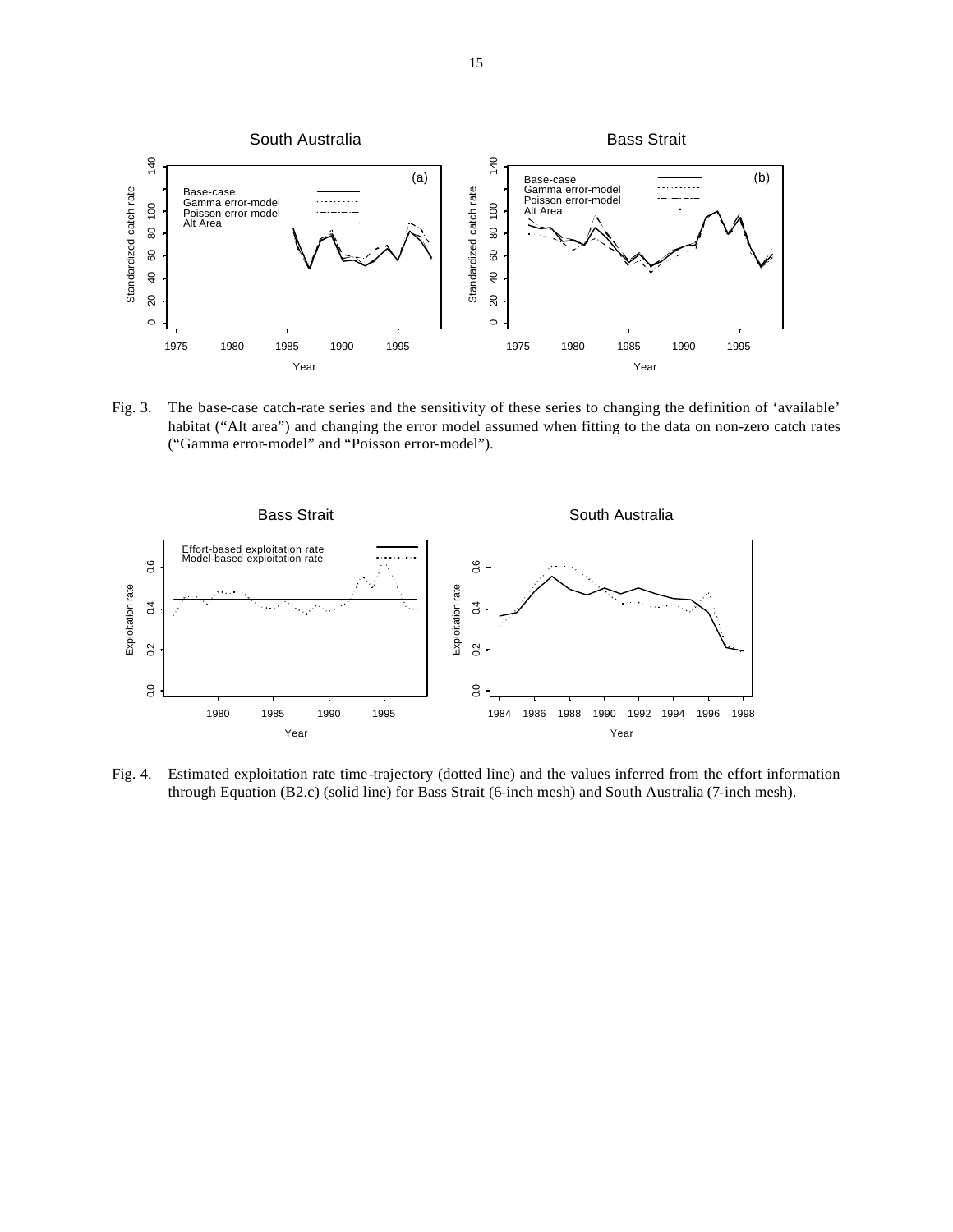

Fig. 5(a). Observed (solid dots) and model-predicted (solid lines) female length-frequency data for 6-inch mesh catches in Bass Strait. The value of W indicates the relative weight assigned to the data for each year.



Fig. 5(b). Observed (solid dots) and model-predicted (solid lines) male length-frequency data for 6-inch mesh catches in Bass Strait. The value of W indicates the relative weight assigned to the data for each year.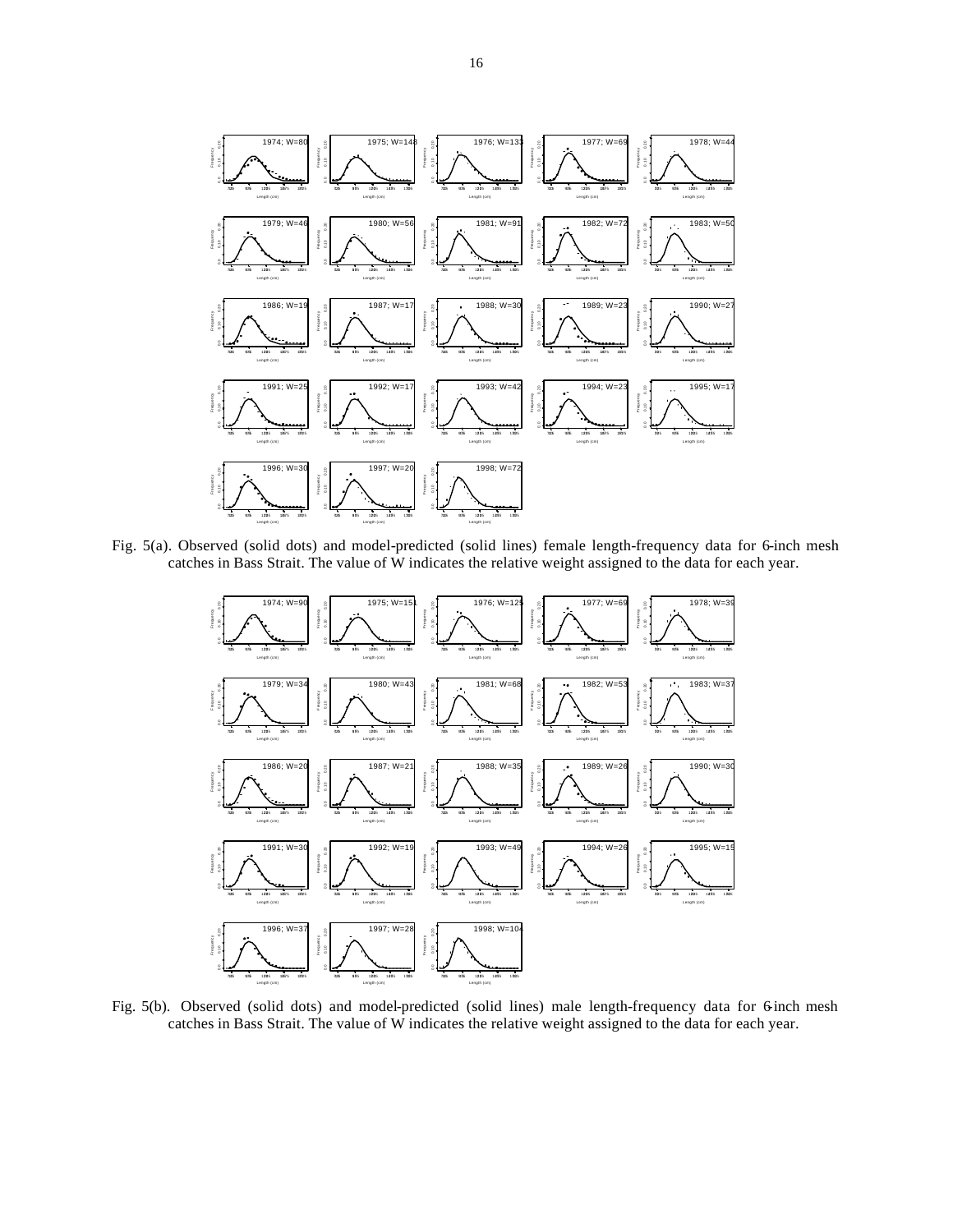

Fig. 6. Observed (solid dots) and model-predicted (solid lines) age-composition data (6-inch mesh catches) in Bass Strait. Results are shown separately for females and males. The value of W indicates the relative weight assigned to the data for each year.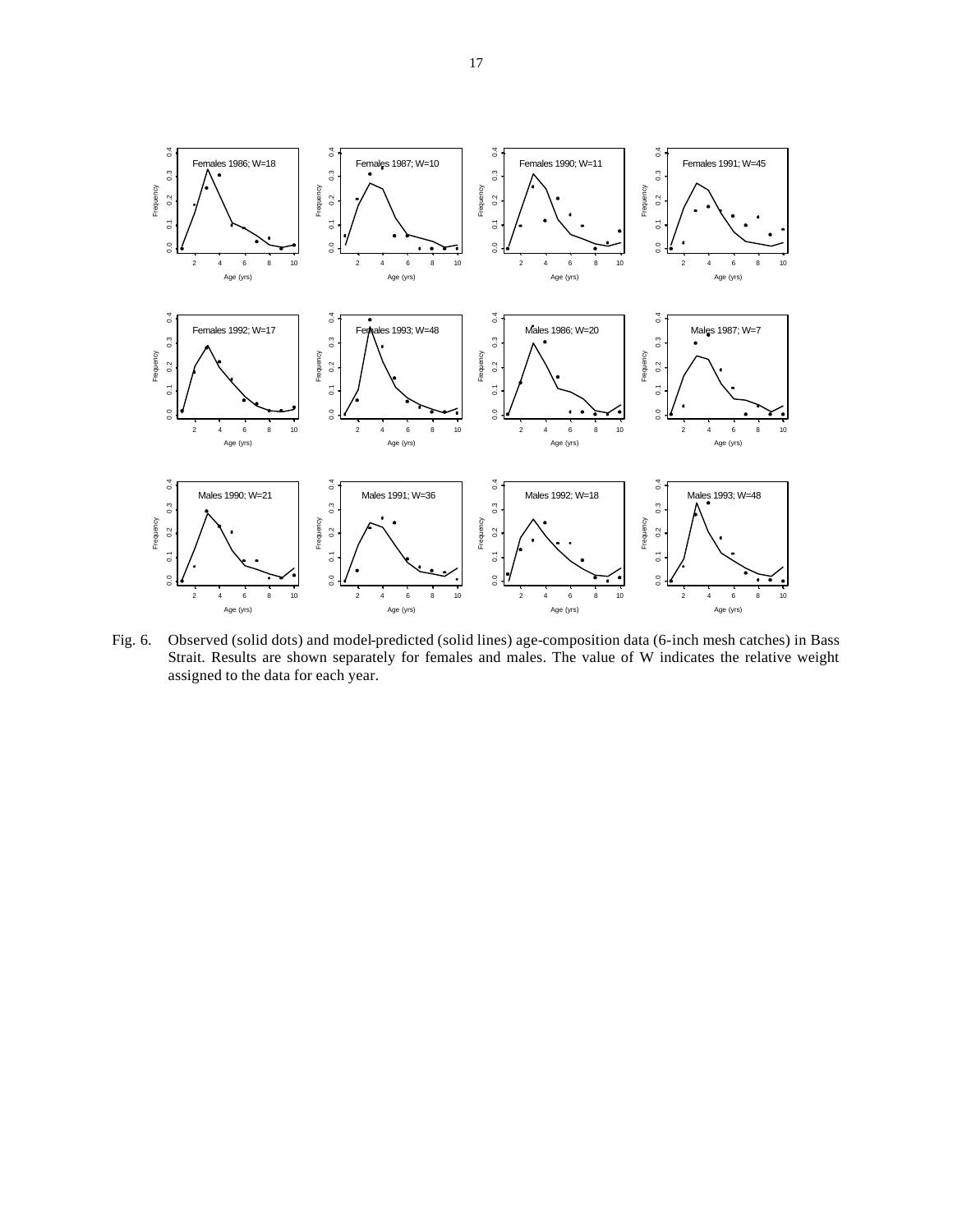

Fig. 7. Observed (solid dots) and model-predicted (solid lines) number of tag recaptures in Bass Strait (upper panels) and South Australia (lower panels).



Fig. 8. The values for *M*2 and *MSYR* for the base-case assessment of Bass Strait (upper panels) and for the "No age/length data" sensitivity test (lower panels).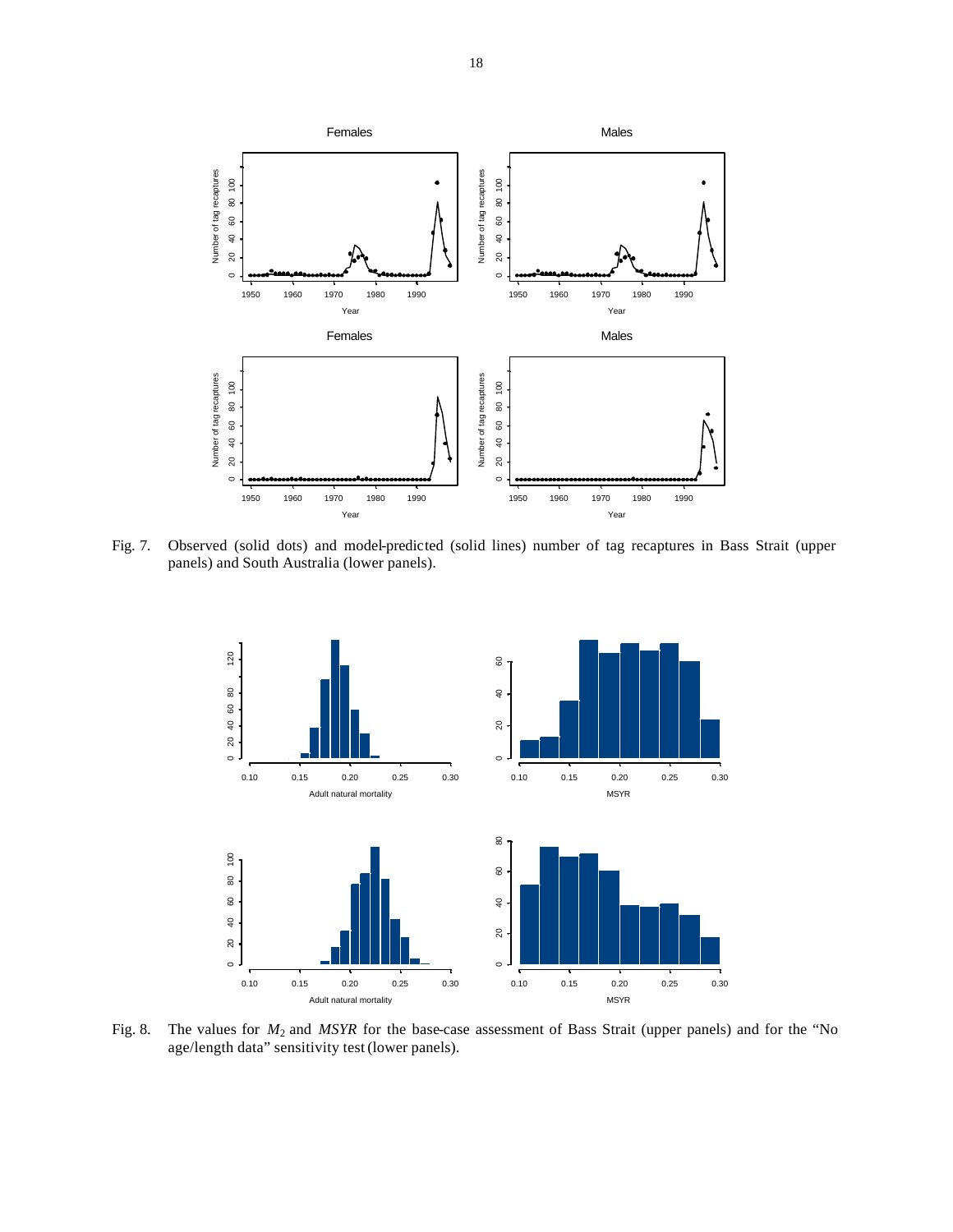

Fig. 9. Base-case time-trajectories for Bass Strait (with 90% confidence intervals) for (a) 1+ biomass, (b) pup production, (c) number of 1-year-olds, and (d) number of 3-year-olds.



Fig 10. Base-case time-trajectories for South Australia (with 90% confidence intervals) for (a) 1+ biomass, (b) pup production, (c) number of 1-year-olds, and (d) number of 3-year-olds.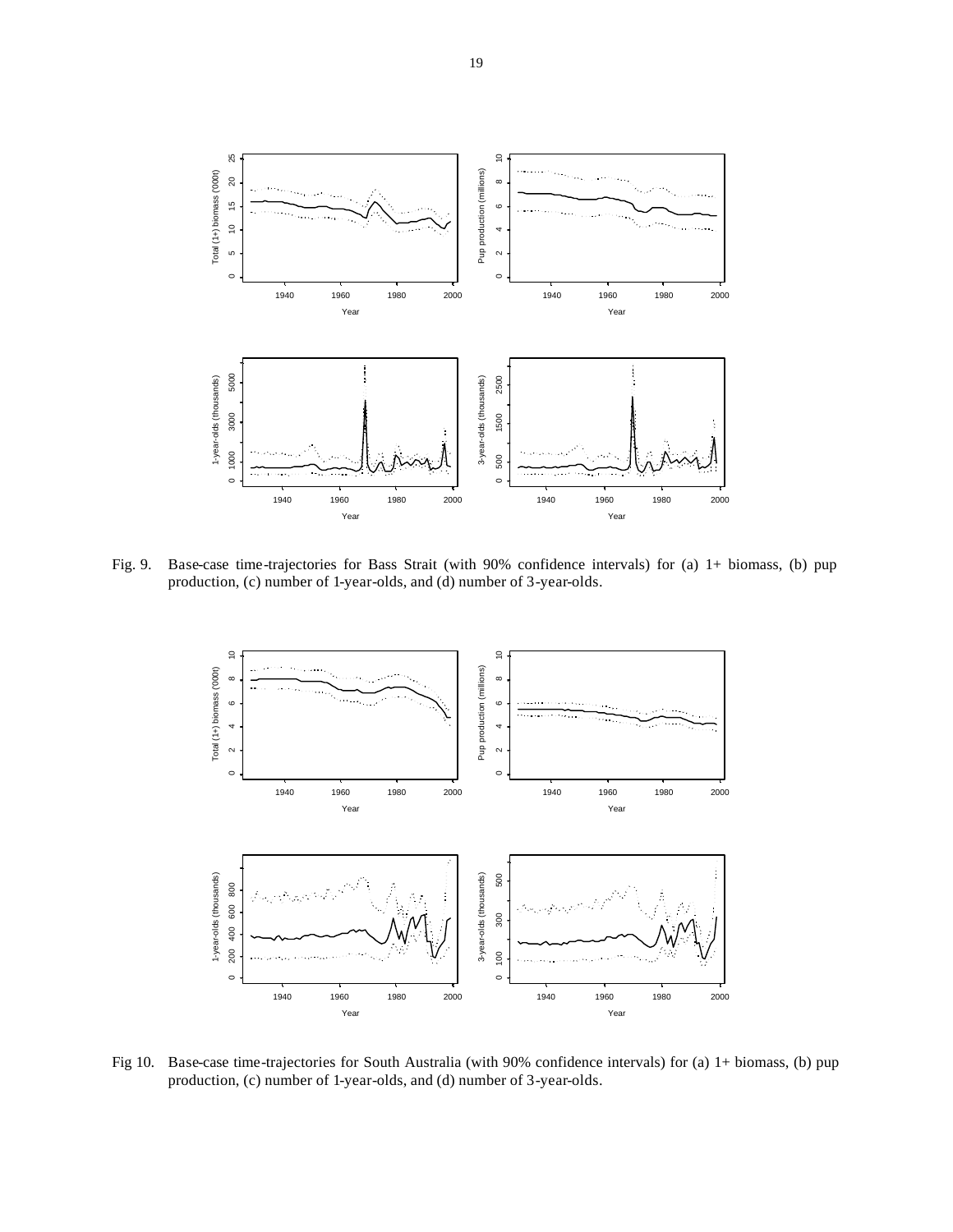

Fig. 11. Annual pup survival for Bass Strait based on the base-case assessment, expressed as fraction of that expected under the deterministic stock-recruitment relationship (with 90% confidence intervals) (left panel) and the time-trajectory for Bass Strait (with 90% confidence intervals) for the biomass available to 6-inch mesh gear (right panel).



Fig. 12. Annual pup survival for South Australia based on the base-case assessment, expressed as fraction of that expected under the deterministic stock-recruitment relationship (with 90% confidence intervals) (left panel) and the time -trajectory for South Australia (with 90% confidence intervals) for the biomass available to 7 inch mesh gear (right panel).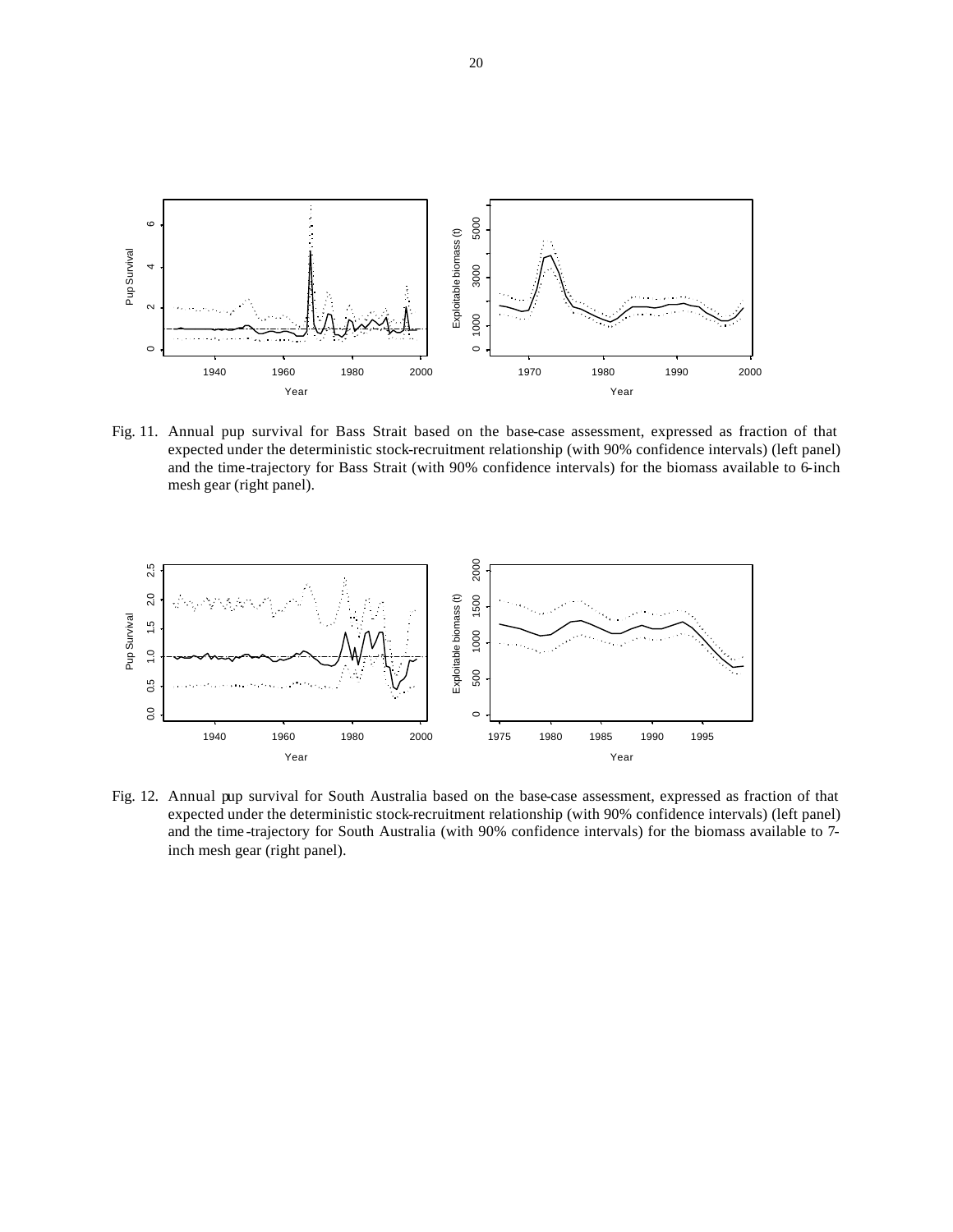

Fig. 13. Time -trajectories of pup production for Bass Strait for the base-case assessment, for two sensitivity tests that change how density-dependence is included in the assessment, and for the sensitivity test that assumes that pup production is related deterministically to the number of pregnant females.



Fig. 14. Time -trajectories for Bass Strait (with 90% confidence intervals) for (a) 1+ biomass, (b) pup production, (c) number of 1-year-olds, and (d) number of 3-year-olds. The results in the Figure are based on the sensitivity test in which the age- and length-composition data are ignored.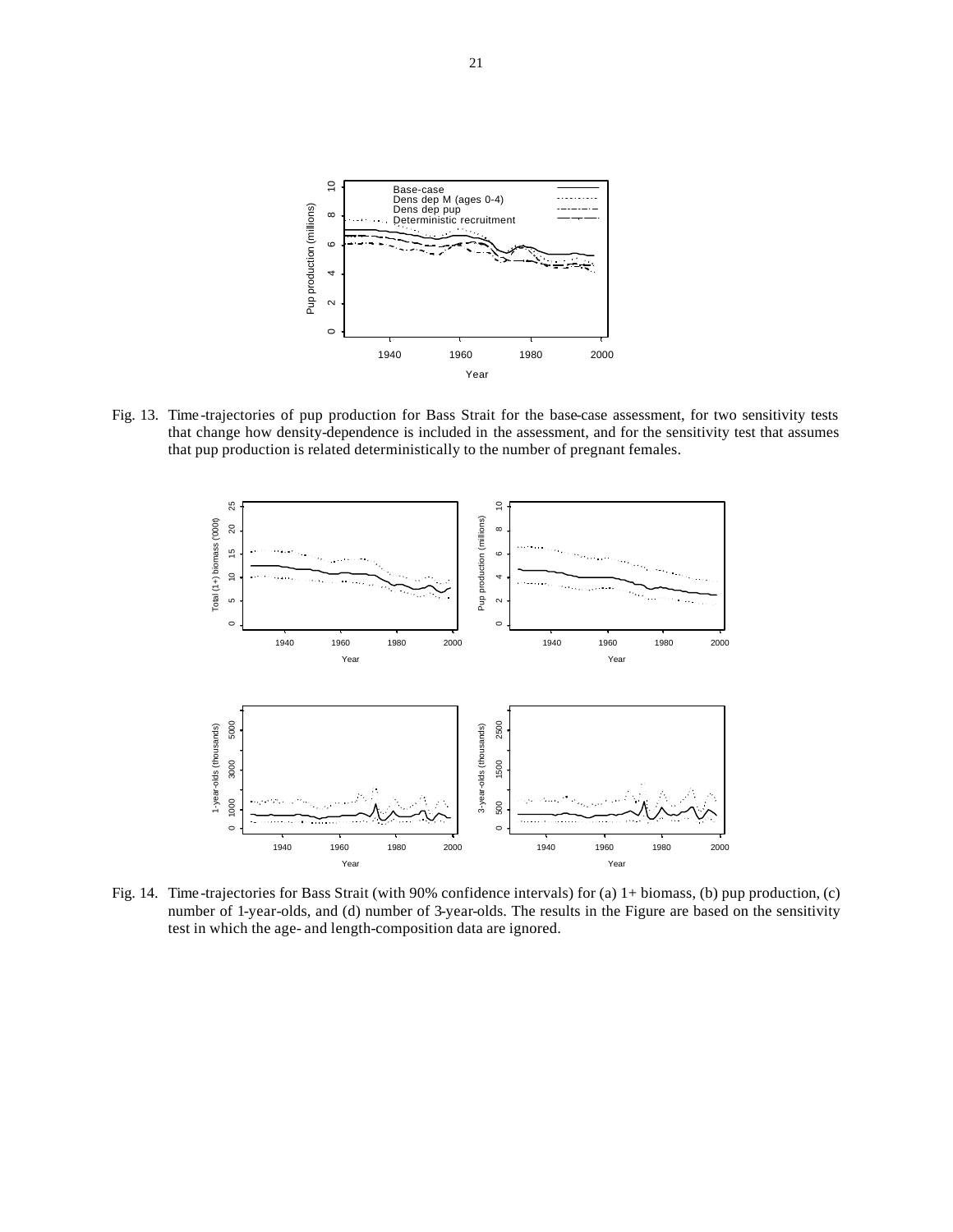# **APPENDIX A: The population dynamics model**

#### **Basic Dynamics**

The population dynamics of gummy shark are assumed to be governed by the equation:

$$
N_{g,t+1,a} = \begin{cases} N_{g,t+1,0} & a=0\\ (N_{g,t,a-1}e^{-M_{t,a-1}/2} - C_{g,t,a-1})e^{-M_{t,a-1}/2} & 1 \le a < x\\ N_{g,t,x-1}e^{-M_{t,x-1}} - C_{g,t,x-1}e^{-M_{t,x-1}/2} + N_{g,t,x}e^{-M_{t,x}} - C_{g,t,x}e^{-M_{t,x}/2} & a=x \end{cases}
$$
(A.1)

where  $N_{g,t,a}$ 

is the number of fish of age *a* and sex  $g$  ( $g=1$  for females;  $g=2$  for males) at the start of year *t*,

 $M$ <sup>t a</sup>, is the instantaneous rate of natural mortality on fish of age *a* during year *t*,

 $C_{g,t,a}$ is the catch (in number) during year *t* of fish of age *a* and sex *g*:

$$
C_{g,t,a} = \sum_{j} C_{g,t,a,j} \tag{A.2}
$$

 $C_{g,t,a,j}$ is the catch (in number) during year *t* by gear-type *j* of fish of age *a* and sex *g*, and

*x* is the maximum age considered (treated as a plus group) - taken to be 30.

# **Pup production**

The expected number of pups in a given year depends on the number of mature females, the frequency of pregnancy, and the number of pups (taken here to be the same as the number of embryos) per pregnant female. The latter two quantities are taken to be functions of age. The total number of pups of sex *g* at the start of year *t*+1 is given by:

$$
N_{g,t+1,0} = 0.5 Q_{t+1} \Gamma_{t+1} e^{e_{t+1} - s_r^2 / 2}
$$
\n(A.3)

where  $Q_t$ is the density-dependent factor that multiplies the number of births during year *t*,

$$
Q_t = 1 + \max\{(Q_0 - 1)[1 - D_t / D_0], 0\}
$$
 (A.4)

 $Q_0$ is the parameter that determines the magnitude of density dependence,

Γ*t* is the number of pups produced during year *t*:

$$
\Gamma_{t} = \sum_{a=1}^{x} P_{a}^{'} P_{a}^{''} N_{1 t, a}
$$
\n(A.5)

 $D_{t}$ is the size of the component of the population on which density-dependence acts, assumed to be the total (1+) biomass at the start of year *t*,  $B_t^{1+}$ :

$$
B_t^{1+} = \sum_{a=1}^x \sum_{L} \sum_g w_{g,L} \Phi(g, a+1/2, L) N_{g,t,a}
$$
 (A.6)

*t* is the logarithm of the ratio of the expected and actual number of pups,

$$
\mathbf{e}_{t} \sim N(0; \mathbf{S}_{t}^{2})
$$

*sr* is the standard deviation of  $\boldsymbol{e}_i$  (assumed to be 0.4),

 $P_{a}^{'}$ is the number of pups per pregnant female of age *a*,

 $P_a^r$ is the proportion of females of age *a* that become pregnant each year,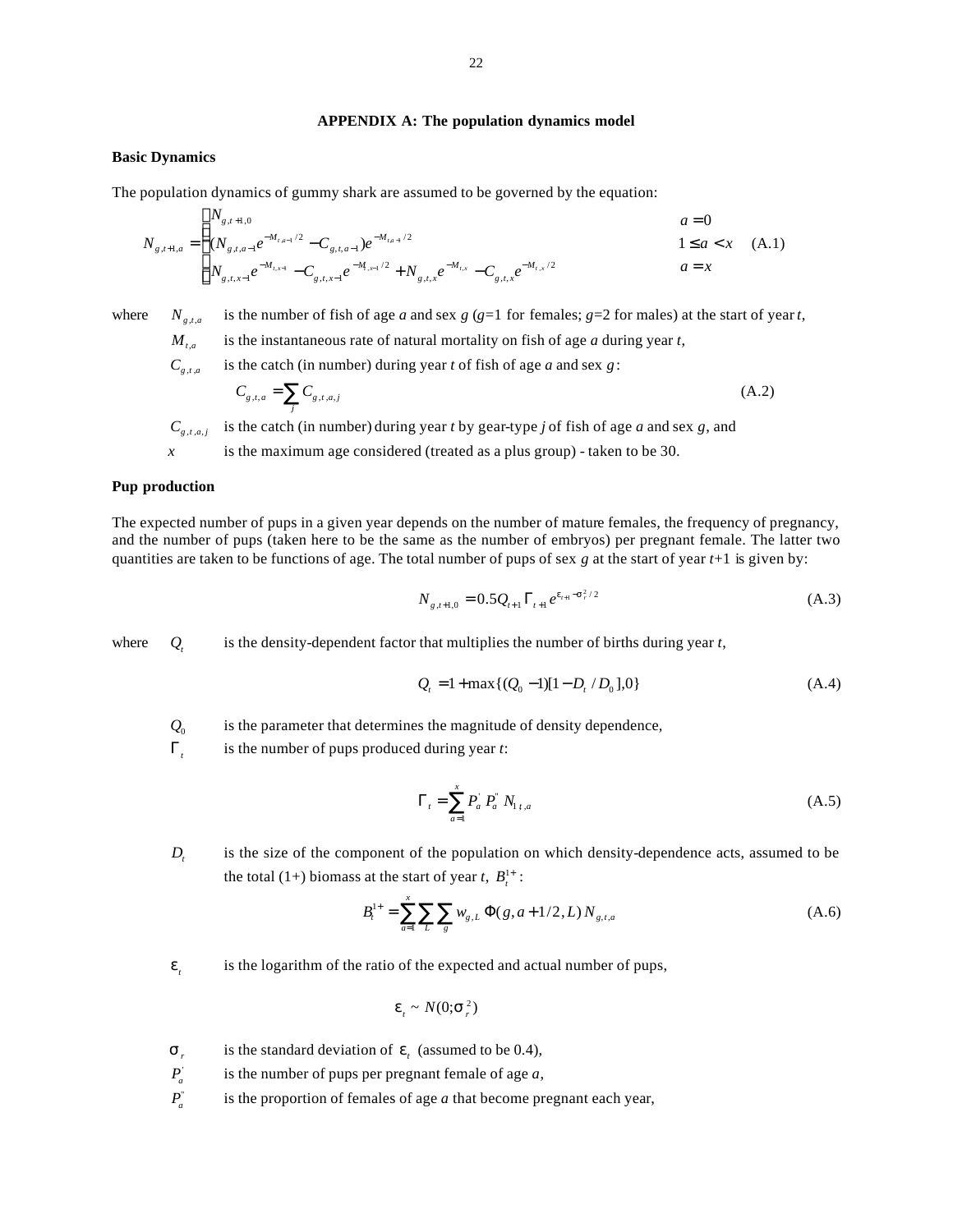$W_{g,L}$ is the mass of a fish of sex *g* in length-class *L*, and  $\Phi(g,a,L)$  is the fraction of animals of age *a* and sex *g* that are in length-class *L*.

The subscript 0 in Equation (A.4) indicates an evaluation of *D* at the pre-exploitation equilibrium level. Equation (A.4) assumes that all of the density dependence occurs on the mortality between birth and age one, in which case  $Q_0$  is the expected ratio of the pup survival rate in the limit of zero population size to that at unexploited equilibrium.

The number of pups (actually embryos) per pregnant female of age *a* (total length  $\ell_{1,a}$ ) is given by:

$$
P_a = \begin{cases} 0 & \ell_{1,a} < 995 \text{mm} \\ e^{a^* + b^* \ell_{1,a}} & \text{otherwise} \end{cases}
$$
 (A.7)

where *a'* and *b'* are the parameters that govern the relationship between total length and number of pups per pregnant female.

The proportion of female sharks of age  $a$  (total length  $\ell_{1,a}$ ) that are pregnant each year is given by:

$$
P_a^{\dagger} = P_{\text{max}}^{\dagger} \left( 1 + \exp(-\ell n(19) \frac{\ell_{1,a} - \ell_{50}^{\dagger}}{\ell_{95}^{\dagger} - \ell_{50}^{\dagger}}) \right)^{-1}
$$
(A.8)

where  $P_{\text{max}}^{\prime}$ is the proportion of very large ( $\ell_{1,a} \to L_{\infty,1}$ ) females that are pregnant each year,

 $\ell_{50}$ " is the length at which half of the maximum proportion of females are pregnant each year, and

 $\ell_{\alpha 5}$ is the length at which 95% of the maximum proportion of females are pregnant each year.

Table A.1 lists the values assumed for the parameters of Equations (A.7) and (A.8).

#### **Catches**

 $\overline{a}$ 

The annual catches are assumed to be taken in a pulse in the middle of the year (after 50% of the natural mortality) and the fisheries are assumed to be sequential  $(g\text{auntlet})^4$ . The catch (in number) during year *t* by gear-type *j* of fish of age *a* and sex *g* is calculated from the total catch (in mass) during year *t* by gear-type *j*,  $\tilde{C}_{t,j}$ :

$$
C_{g,t,a,j} = F_{t,j} \sum_{L} A_{L} S_{g,j,L} \Phi(g,a+1/2,L) \left( N_{g,t,a} e^{-M_{t,a}/2} - \sum_{i=1}^{j-1} C_{g,t,a} i \right)
$$
(A.9)

where  $S_{g,jL}$ is the selectivity of gear-type *j* on fish of sex *g* in length-class *L*,

> $A$ <sub>L</sub> is the availability of a fish of sex *g* in length-class *L*, and

 $F_{t}$ <sup> $\prime$ </sup> is the fully -selected exploitation rate by gear-type *j* during year *t*:

$$
F_{t,j} = \tilde{C}_{t,j} / \left( \sum_{g} \sum_{a=1}^{x} \sum_{L} w_{g,L} A_{L} S_{g,j,L} \Phi(g,a+1/2,L) \left( N_{g,t,a} e^{-M_{t,a}/2} - \sum_{i=1}^{j-1} C_{g,t,a,i} \right) \right)
$$
(A.10)

<sup>4</sup> The impact of assuming that the fisheries act sequentially is unlikely to be large because the annual exploitation rates are relatively small.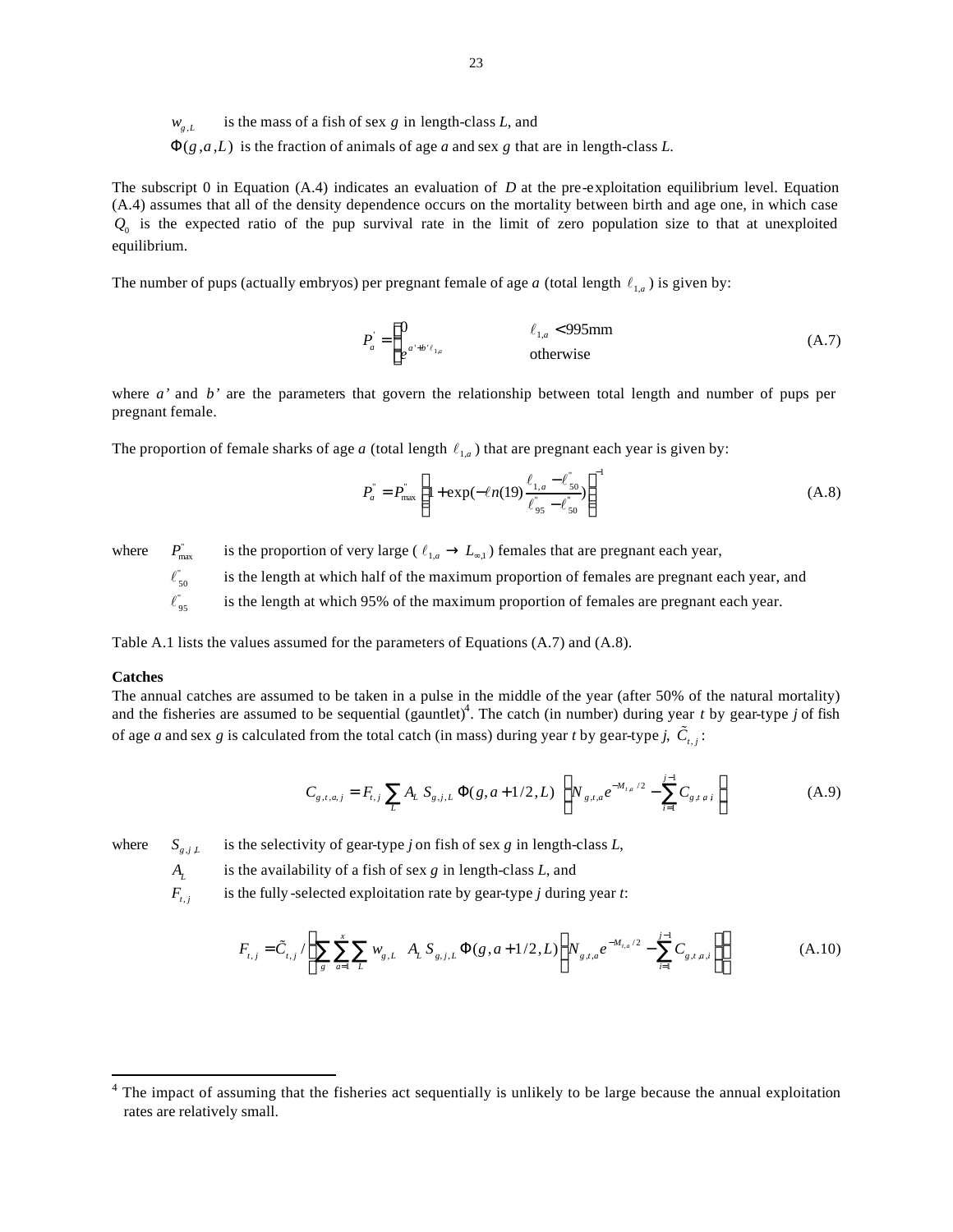#### **Length and mass**

The (mean) total length of a fish of age *a* and sex *g* at the start of the year,  $\ell_{g,a}$ , is described by the von Bertalanffy growth equation:

$$
\ell_{g,a} = L_{\infty,g} \left( 1 - e^{-k_g (a - t_{0,g})} \right) \tag{A.11}
$$

and the mass by the allometric equation:

$$
w_{g,L} = a_g \left(\overline{L}_L\right)^{b_g} \tag{A.12}
$$

where  $\overline{L}_r$ *L* is the mid-point of length-class *L*.

The values assumed for the parameters of Equations (A.11) and (A.12) are listed in Table A.1. The probability that a fish of age *a* and sex *g* lies in length-class *L* (length-class *L* is defined to be  $[L - \Delta L, L + \Delta L]$ ) is given by:

$$
\Phi(g,a,L) = \int_{L-\Delta L}^{L+\Delta L} \frac{1}{\sqrt{2p} \, \mathbf{s}_{g,a} l} e^{\frac{((\varepsilon n - \varepsilon n/\varepsilon_{g,a})^2)}{2 \, \mathbf{s}_{g,a}^2}} dl \tag{A.13}
$$

where  $\Delta L$  is half the width of a length-class (25 cm), and *s g a*, is (approximately) the coefficient of variation of the length of an animal of age *a* and sex *g*.

#### **Gear selectivity**

Different selectivity patterns are assumed for the two major gear-types (longelines and gill-nets). The catch by longlines is assumed to be taken uniformly from the 2+ component of the population (Walker, 1983), i.e.:

$$
S_{g,j,L} = \begin{cases} 0 & \overline{L}_L < \ell_{g,2} \\ 1 & \text{otherwise} \end{cases}
$$
 (A.14)

The selectivity pattern for gill-nets is assumed to follow a gamma function (Kirkwood and Walker, 1986):

$$
S_{g,j,L} = \left(\frac{\overline{L}_L}{\mathbf{a}_{g,j}\,\mathbf{b}_{g,j}}\right)^{\mathbf{a}_{g,j}} e^{\mathbf{a}_{g,j}\frac{\overline{L}_L}{\mathbf{b}_{g,j}}}
$$
(A.15)

where  $\boldsymbol{a}$ ,  $\boldsymbol{b}$  are the parameters of the selectivity pattern.

#### **Availability**

Availability as a function of length is either assumed to be independent of length or governed by a double-logistic equation:

$$
A_L = A_L / \max_L(A_L.)
$$
\n(A.16)

$$
A_{L}^{'} = (1 + e^{-\ell n 19(\overline{L}_{L} - L_{50}^{A1})/(\overline{L}_{95}^{A1} - L_{50}^{A1})})^{-1} (1 + e^{-\ell n 19(\overline{L}_{L} - L_{50}^{A2})/(\overline{L}_{95}^{A2} - L_{50}^{A2})})^{-1}
$$
(A.17)

where  $L_{50}^{A,1}, L_{50}^{A,2}, L_{95}^{A,1}, L_{95}^{A,2}$  are the parameters of the availability function.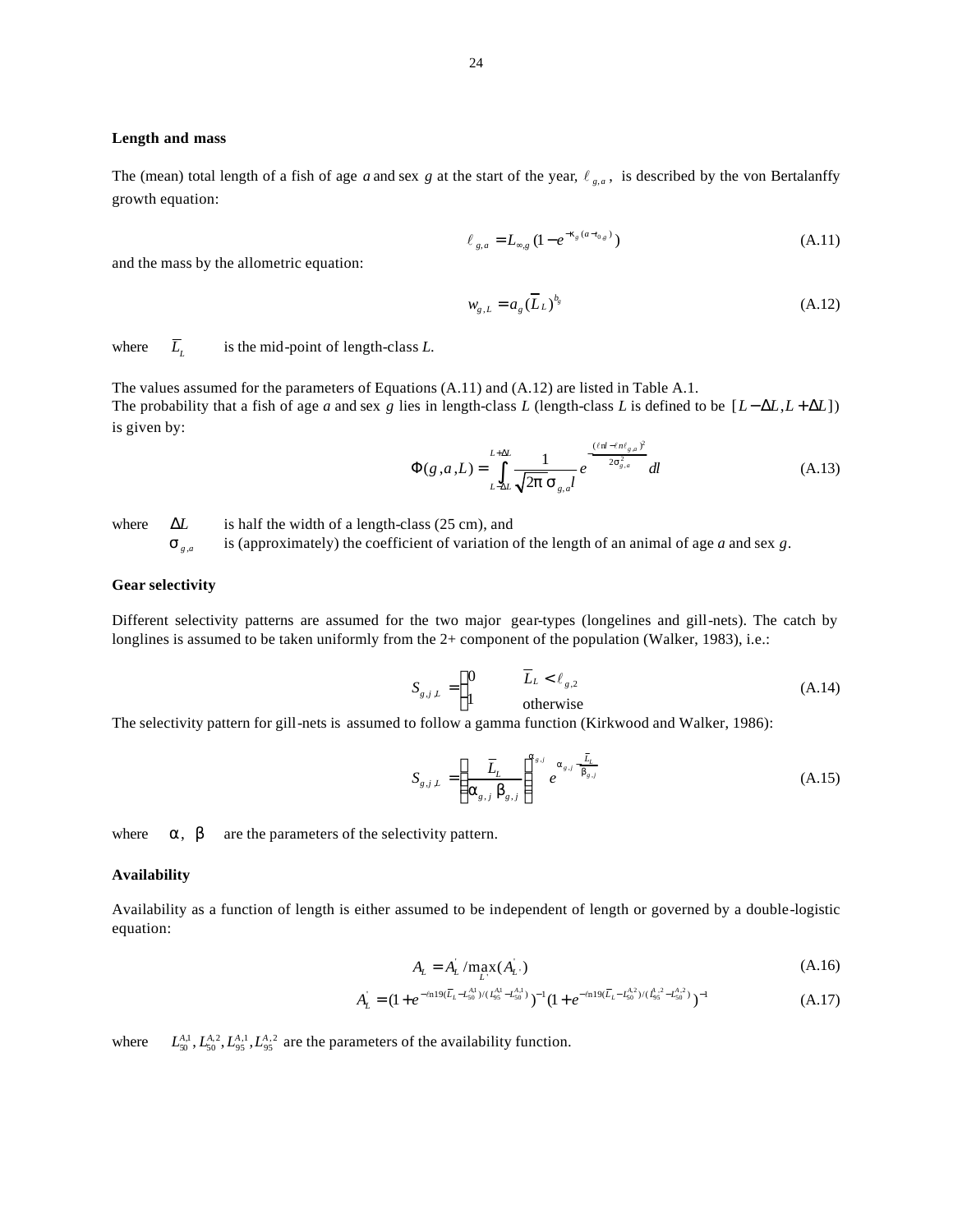# **Initial conditions**

The population is assumed to have been at pre-exploitation equilibrium at the start of 1927 (the assumed start of harvesting) because there are no data to estimate deviations for the equilibrium age-structure at that time:

$$
N_{g,y,a} = \begin{cases} \Phi_g R_0 e^{-\sum_{a=0}^{x-1} M_a}, & 0 \le a \le x-1 \\ \Phi_g R_0 e^{\sum_{a=0}^{x-1} M_a}, & a = x \end{cases}
$$
(A.18)

where  $R_0$ is the number of pups at the (deterministic) equilibrium that corresponds to an absence of fishing, and

*y*<sup>1</sup> is the first year considered (1927).

The value for  $R_0$  is calculated from the value assumed for the virgin total (1+) biomass at the start of the year,  $B_0$ :

$$
R_0 = B_0 / \sum_{g} \Phi_g \left( \sum_{a=1}^{x-1} w_{g,a} e^{-\sum_{a=0}^{a-1} M_{a'}} + w_{g,x} \frac{e^{-\sum_{a=0}^{x-1} M_{a'}}}{1 - e^{-M_x}} \right)
$$
(A.19)

$$
w_{g,a} = \sum_{L} w_{g,L} \, \Phi(g, a+1/2, L) \tag{A.20}
$$

#### **Natural Mortality**

Natural mortality-at-age is assumed to be governed by the equation:

$$
M_{t,a} = \begin{cases} M_a (1 - Q_1 (1 - D_t / D_0)) & 0 \le a \le a_d \\ M_a & \text{otherwise} \end{cases}
$$
 (A.21)

where  $M_a$ is the rate of natural mortality on fish of age *a* at pre-exploitation equilibrium:

$$
M_a = \begin{cases} M_0 e^{i\ln(M_2/M_0)a'^2} & 0 \le a \le 2\\ M_2 & 2 < a \le x \end{cases}
$$
 (A.22)

 $Q<sub>1</sub>$ is the parameter that determines the extent of density-dependence in natural mortality,

 $a_{\scriptscriptstyle d}$ is the oldest age at which density-dependent natural mortality applies,

 $M<sub>2</sub>$ is the rate of natural mortality on animals aged two and older, and

 $M_{0}$ is the rate of natural mortality on pups.

This formalism implies that natural mortality decreases exponentially between age 0 and age 2, and is constant thereafter. The value for  $M_2$  is either estimated or pre-specified while the value for  $M_0$  is calculated so that, in the absence of harvesting, the population satisfies the balance equation:

$$
\frac{1}{\Phi_1} = \sum_{a=1}^{x-1} P_a \ P_a \ P_a \ e^{ - \sum_{a=0}^{x-1} M_a \cdot} + P_x \ P_x \frac{P_x}{P_x} \frac{e^{-\sum_{a=0}^{x} M_a \cdot}}{1 - e^{-M_x}}
$$
\n(A.23)

1

−

*x*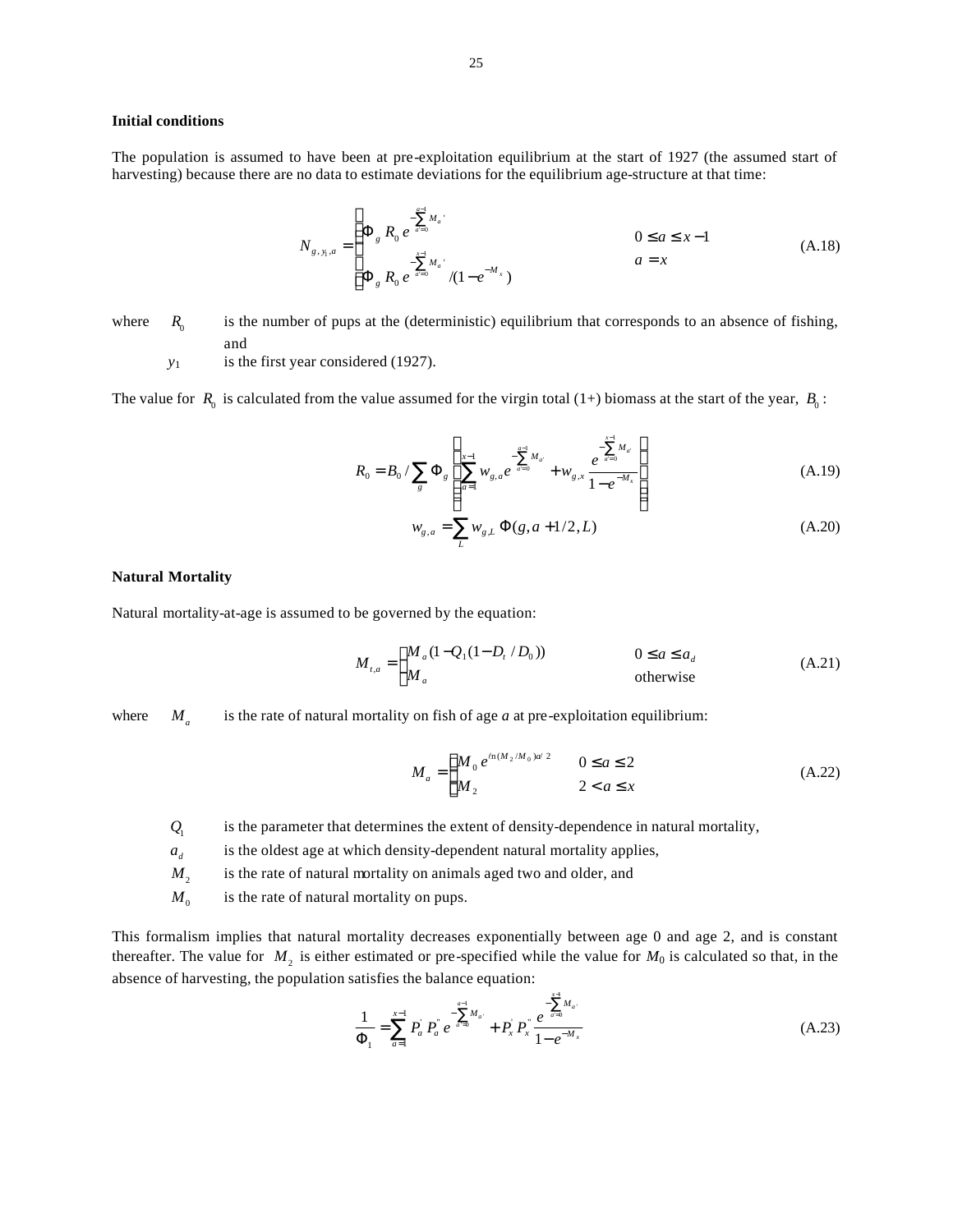| Quantity                     | Female    | Male    | Source                    |
|------------------------------|-----------|---------|---------------------------|
| $L_{\infty}$ (mm)            | 2019      | 1387    | Moulton et al. (1992)     |
| $\kappa$ (yr <sup>-1</sup> ) | 0.123     | 0.253   | Moulton et al. (1992)     |
| $t_0$ (yr)                   | $-1.55$   | $-0.90$ | Moulton et al. (1992)     |
| $a (x10^{-9})$               | 1.22      | 4.38    | Walker (1994a)            |
| b                            | 3.18      | 2.97    | Walker (1994a)            |
| $a'$ (yr)                    | $-1.8520$ |         | Walker (1994a)            |
| $b'$ (yr <sup>1</sup> )      | 0.0032    |         | Walker (1994a)            |
| $P^{\prime}$<br>max          | 0.6060    |         | Walker (1994a)            |
| $\ell_{50}$ (mm)             | 1273.15   |         | Walker (unpublished data) |
| $\ell_{95}$ (mm)             | 1593.20   |         | Walker (unpublished data) |

Table A.1: Values for the parameters of the population dynamics model. (a) Biological parameters

b) Gill-net selectivity parameters (Kirkwood and Walker, 1986)

| Mesh-size | α     |       |
|-----------|-------|-------|
| $6$ -inch | 42.09 | 26.27 |
| $7$ -inch | 56.95 | 22.65 |
| 8-inch    | 74.08 | 19.90 |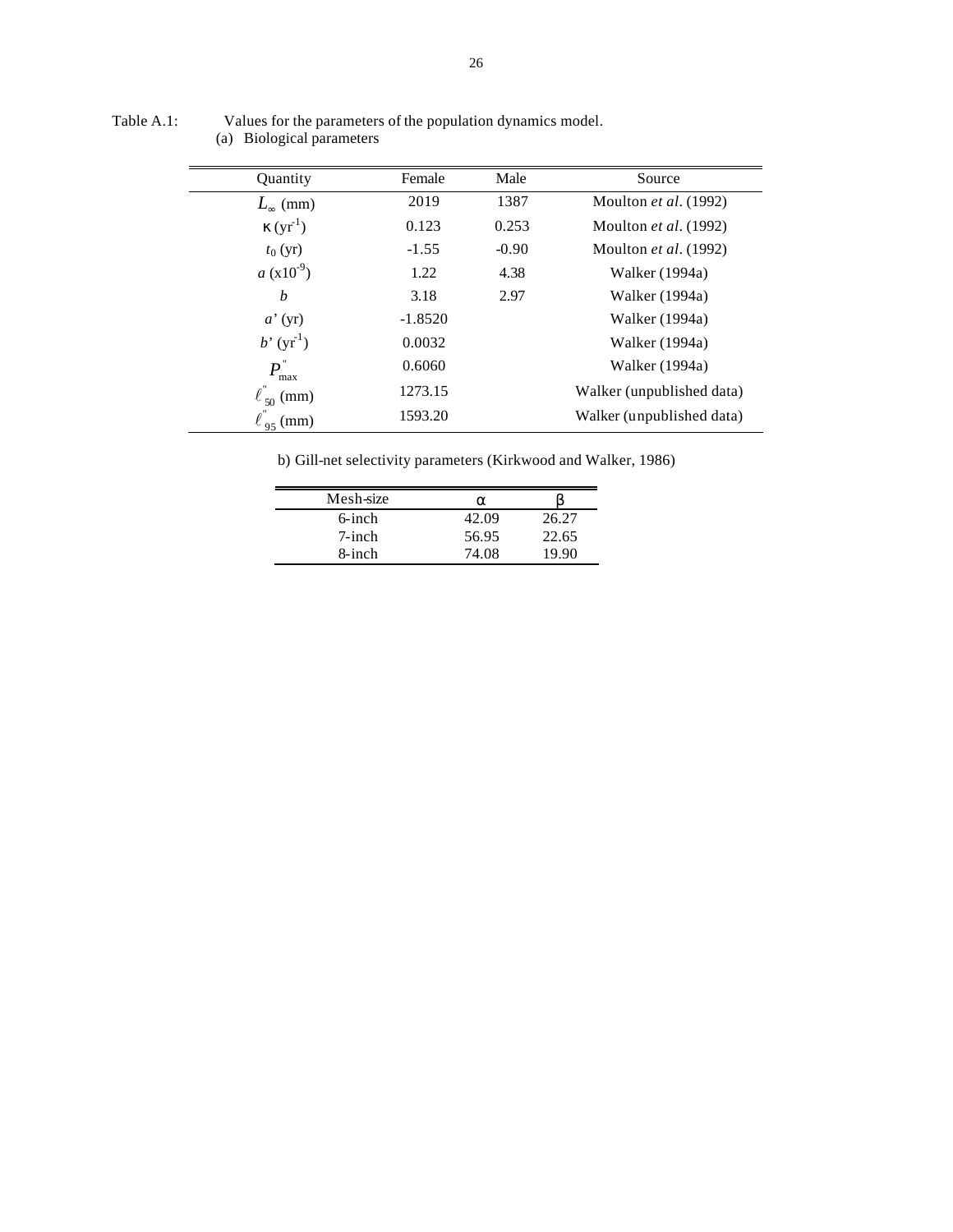# **APPENDIX B: The contributions to the likelihood function**

# **Catch rate data**

The contribution of the catch-rate data to the likelihood function is based on the assumption that effective effort for gear-type *j* is lognormally distributed about the exploitation rate:

$$
F_{t,j} = q_j f(\tilde{C}_{t,j}/I_{t,j}) e^{f_{j,t}} \quad \mathbf{f}_{j,t} \sim N(0; \mathbf{s}_j^2)
$$
 (B.1)

where  $f(E)$  is relative exploitation rate as a function of actual fishing effort, modeled by one of three alternatives:

$$
f(E) = E \tag{B.2a}
$$

$$
f(E) = E^g \tag{B.2b}
$$

$$
f(E) = E/(1 + g1 E)
$$
 (B.2*c*)

- *q j* is the catchability coefficient for gear-type *j*,
- $g, g_1$ are control parameters (constrained to be positive), and
- $I_{i,t}$ *I* is the catch-rate index for gear-type *j* and year *t*.

The negative of the log-likelihood function (ignoring constant terms) is

$$
-\ell nL_j = \sum_{t(j)} \left( \ell n \mathbf{s}_j + \frac{1}{2\mathbf{s}_j^2} \left( \ell n (q \ f(\tilde{C}_{t,j} / I_{j,t})) - \ell n(F_{t,j}) \right)^2 \right)
$$
(B.3)

where  $s_j$  is the residual standard deviation (assumed to be 0.15) and the summation over *t* is taken over all years for which catch rates are available for gear-type *j*.

#### **Length-frequency data**

The contribution of the length-frequency data (by gear-type) to the negative of logarithm of the likelihood function is based on the assumption that the observed proportion of the catch by gear-type *j* in length-class *L* is multinomially distributed about the model prediction:

$$
-\ell nL = -O_j^{\text{len}} \sum_{g} \sum_{t} \frac{N_{g,t,j}^{\text{len}}}{\overline{N}_{g,j}^{\text{len}}} \sum_{L} \mathbf{r}_{g,t,L,j} \ln(\hat{\mathbf{r}}_{g,t,L,j} / \mathbf{r}_{g,t,L,j})
$$
(B.4)

where  $\mathbf{r}_{g,t,L,j}$ 

- length-class *L*,  $N^{\mathrm{len}}_{g,t, j}$ is the number of animals of sex *g* caught by gear-type *j* measured during year *t*,
- $\overline{N}^{\text{len}}_{s,j}$  $N_{g,j}^{\text{ten}}$  is mean of  $N_{g,t,j}^{\text{len}}$ ,
- $O_i^{\mathrm{len}}$ is the weight assigned to the length-frequency data for gear-type  $j$  (the average annual effective sample size; assumed to be 50 per sex for Bass Strait and 25 per sex for South Australia), and

is the observed fraction of the catch of animals of sex *g* during year *t* by gear-type *j* that lies in

 $\hat{\bm{r}}_{\scriptscriptstyle_{g,t,L,j}}$ is the model-estimate of the fraction of the catch of animals of sex  $g$  during year  $t$  by gear-type  $j$ that lies in length-class *L*:

$$
\hat{\mathbf{r}}_{g,t,L,j} = F_{t,j} A_L S_{g,j,L} \sum_a \Phi(g,a+1/2,L) \left( N_{g,t,a} e^{-M_a/2} - \sum_{i=1}^{j-1} C_{g,t,a,i} \right) / \sum_a C_{g,t,a,j} \tag{B.5}
$$